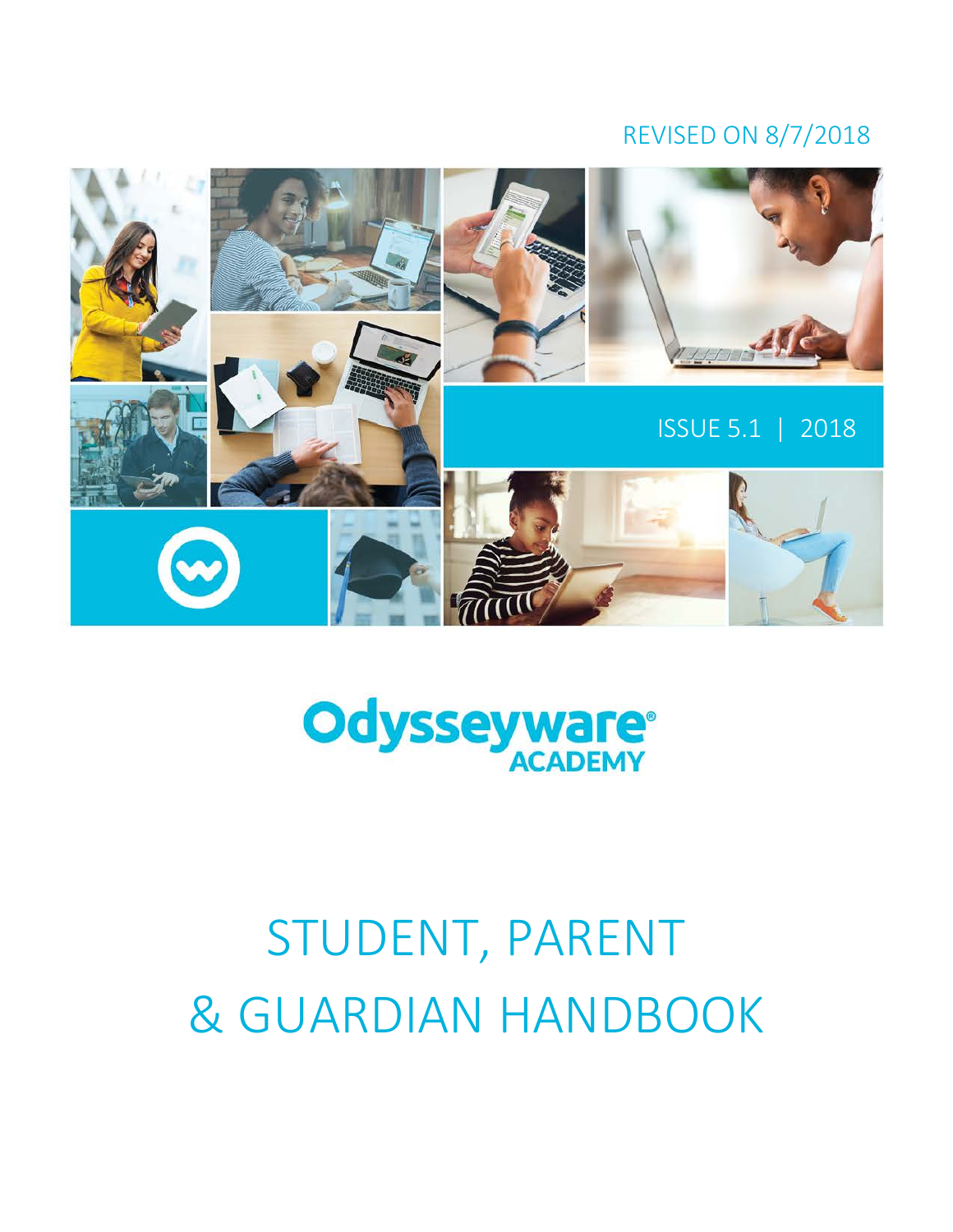

# **Table of Contents**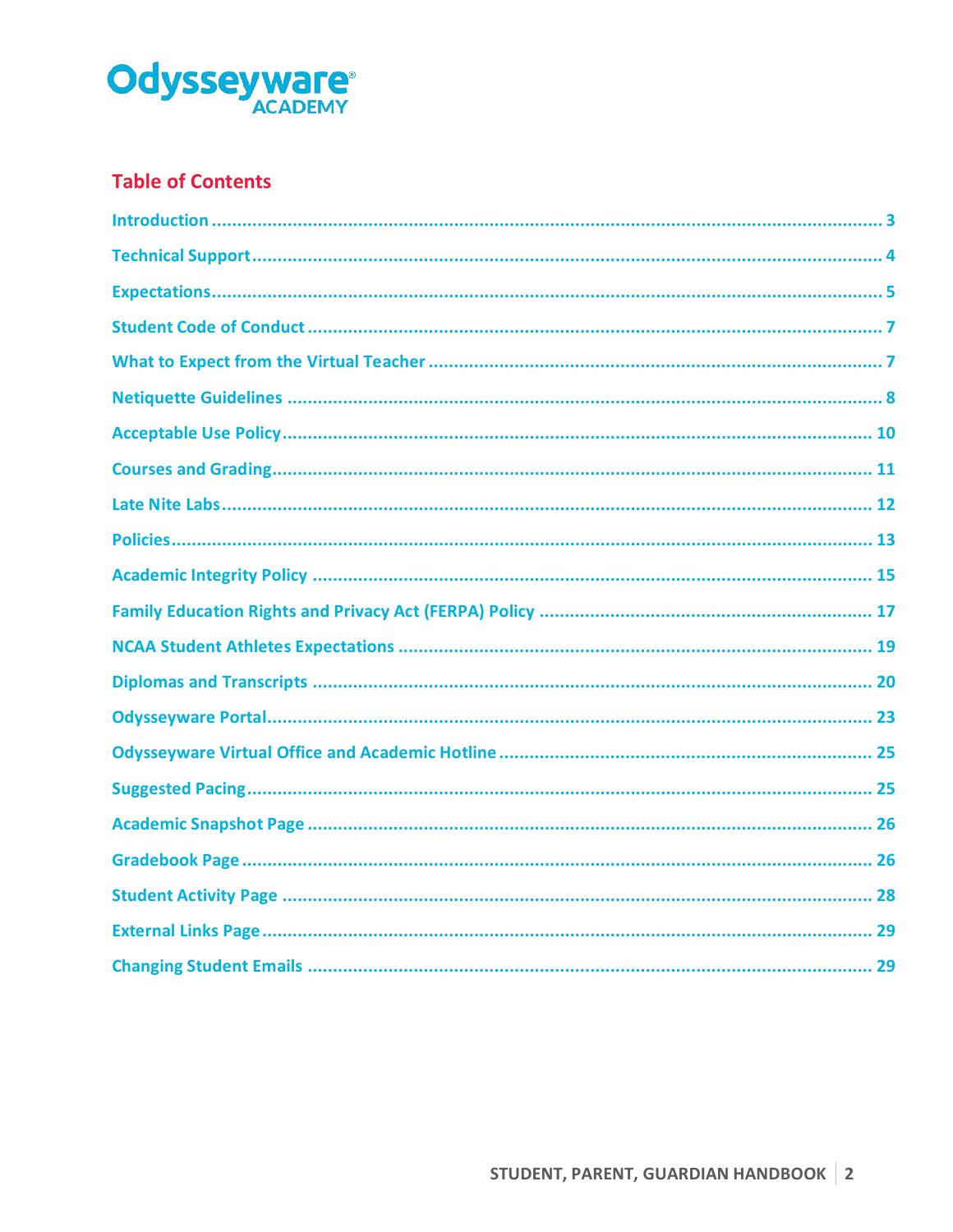



# **Introduction**

Welcome to Odysseyware Academy! The web-based Odysseyware Academy system allows students and parents/guardians to operate in a virtual/online environment by providing access to course content, grades, communication, and reports about student progress. This Handbook is for Odysseyware Academy students and parents/guardians, and it explains our policies and procedures and provides instructions for how to use the Odysseyware Portal and online classroom.

If you have any questions regarding the information in this handbook, please contact your designated academic advisor.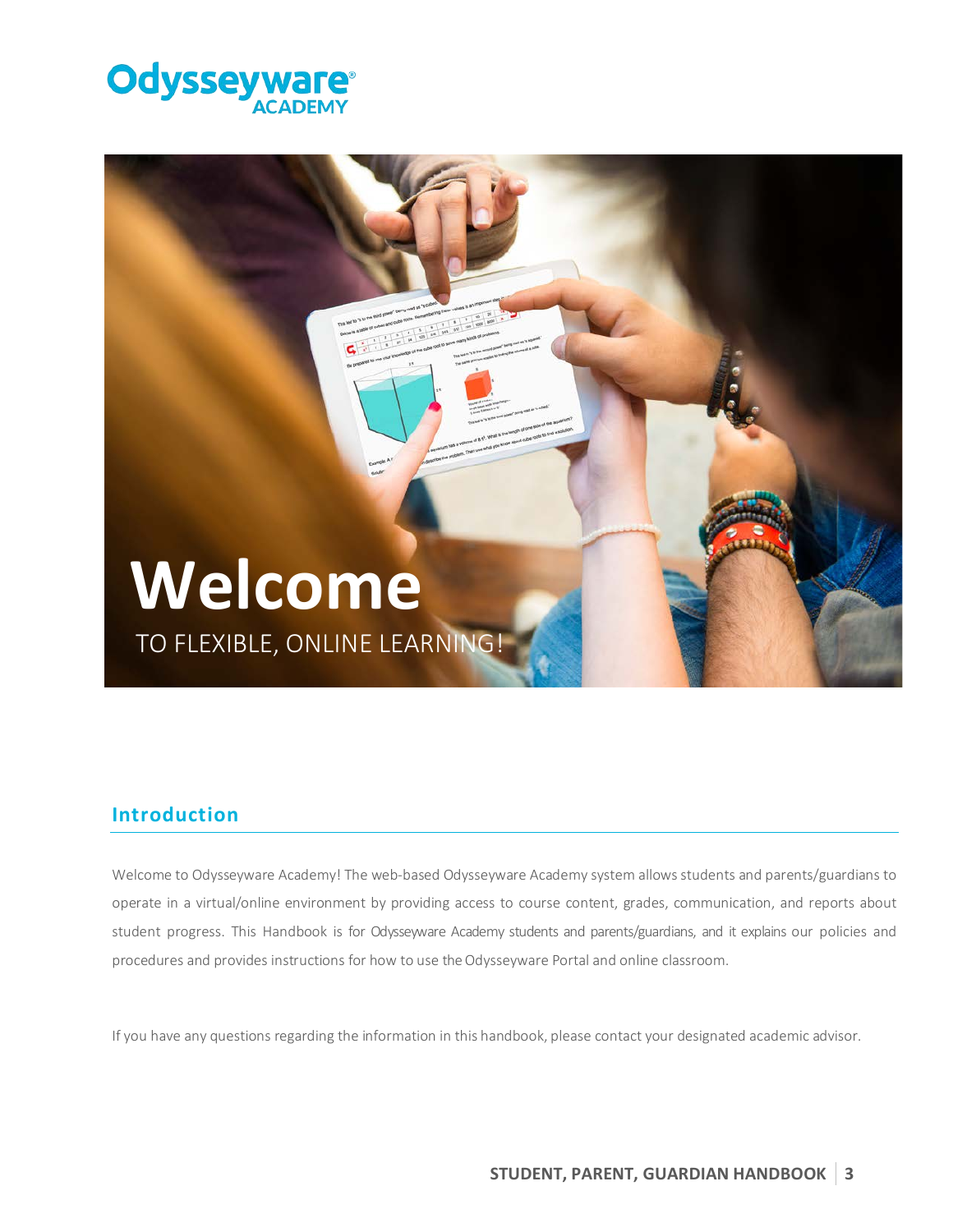

# **Technical Support**

Our Technical Support department at Odysseyware Academy provides an outstanding service to our students. Our expert team is ready to assist you with setting up your school or home workstation with the necessary system requirements to view and work in the academy's online platform. Due to the nature of working on digital courses, when you have a technical issue, use the toll-free number to get your issue resolved quickly.

# **Technical Support contact info:**

1-888-399-4267 press Option 1 and then Option 1

## Monday – Friday: 7:00am to 5:00pm Central Time

It is important that when you call Technical Support, you are at or near your computer so that you can answer questions and adjust as needed. If your technical issue does not require immediate attention, you can email the details to the Technical Support team at **owasupport@odysseyware.com**. The Technical Support team responds to all emails in a timely manner.

Our Academic Hotline is available for students who have questions about their courses outside of their teachers' office hours. If you need a teacher to unlock/reassign an assignment to move forward in the course or if you have forgotten your Odysseyware Academy username and/or password, the Academic Hotline can assist you. Students may also receive content area support.

## **Academic Hotline contact info:**

#### 1-888-399-4267

Monday – Friday 8:00am-6:00pm Eastern Time

- Math press option 1 and then option 2
- Spanish press option 1 and then option 3
- Main Academic Hotline press option 1 and then option 5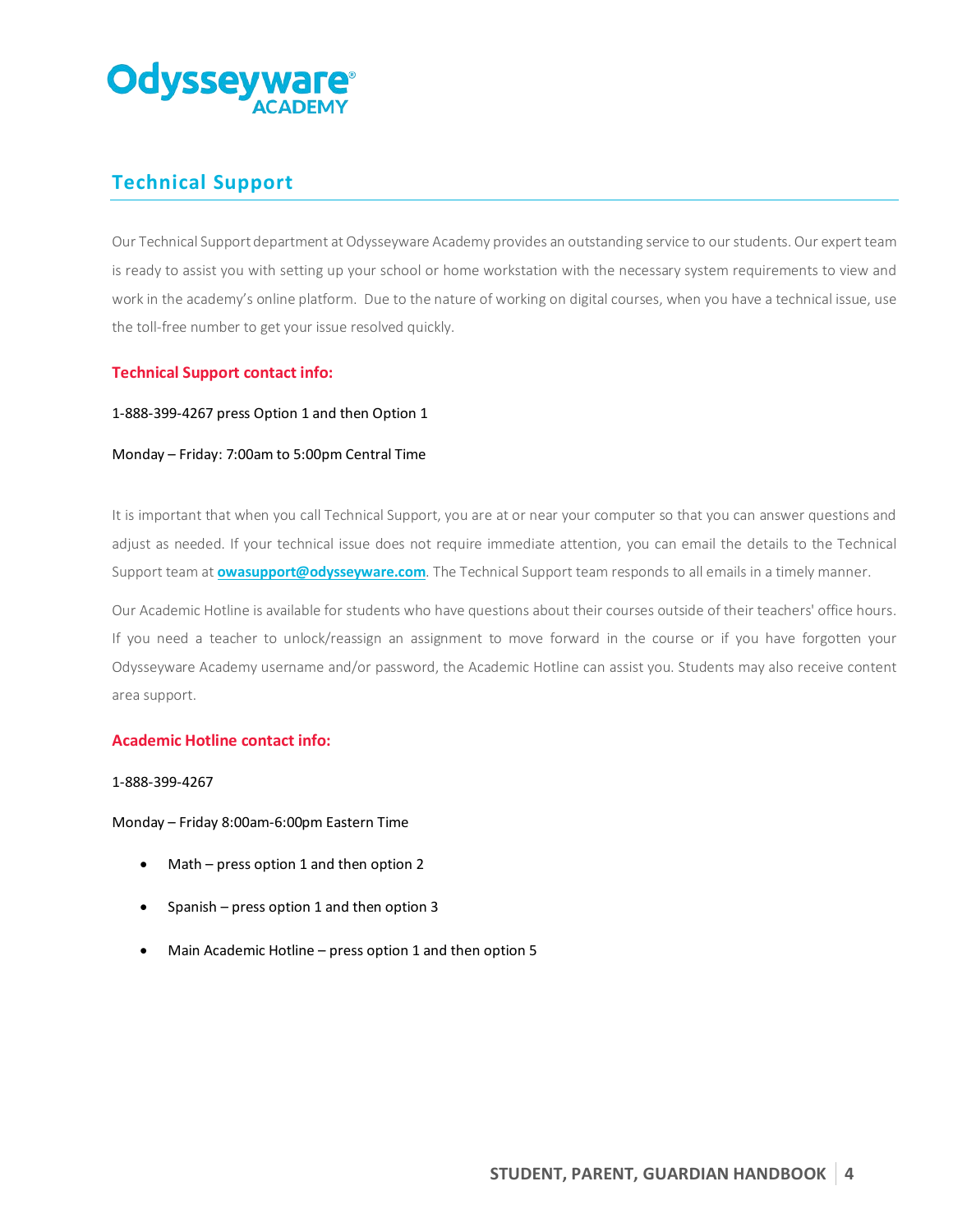

# **Expectations**

# **Technology and Skills Necessary for Student Success**

#### **Odysseyware Student Orientation**

To ensure success with the program, students should complete the Odysseyware Student Orientation course.

#### **Internet Access**

Students need to have internet access and know how to log in using a password and username.

## **System Requirements (Found here:** <https://www.odysseyware.com/system-requirements>**)**

Ensure student's workstation meets these system requirements

| <b>Browser</b>    | Microsoft Edge and Internet Explorer <sup>®</sup> (Version 11)<br>Mozilla Firefox® (Version 48 or higher)<br>Safari <sup>®</sup> (Version 9 or higher)<br>Chrome® (Version 53 or higher) | For users of Internet Explorer on Windows 8 <sup>®</sup> ,<br>the program must be operated in the Desktop<br>version of Internet Explorer. |
|-------------------|------------------------------------------------------------------------------------------------------------------------------------------------------------------------------------------|--------------------------------------------------------------------------------------------------------------------------------------------|
| <b>PDF Reader</b> | Adobe Acrobat Reader DC <sup>®</sup><br>Or the latest version of a browser that supports built-in<br>PDF viewing, such as Chrome® or Firefox® (Version 2015<br>or higher)                | Grade reports and other reports are<br>generated as a PDF file                                                                             |

## **Browser Settings**

Browsers should be configured with these recommended settings.

| Passwords    | Disable features that automatically save passwords                            |
|--------------|-------------------------------------------------------------------------------|
| AutoComplete | Disable AutoComplete, as it often looks like a list of answers to choose from |
| Caching      | Enable caching, but set browsers to clear the cache when closed               |
| Javascript   | Javascript must be enabled for pages to render correctly                      |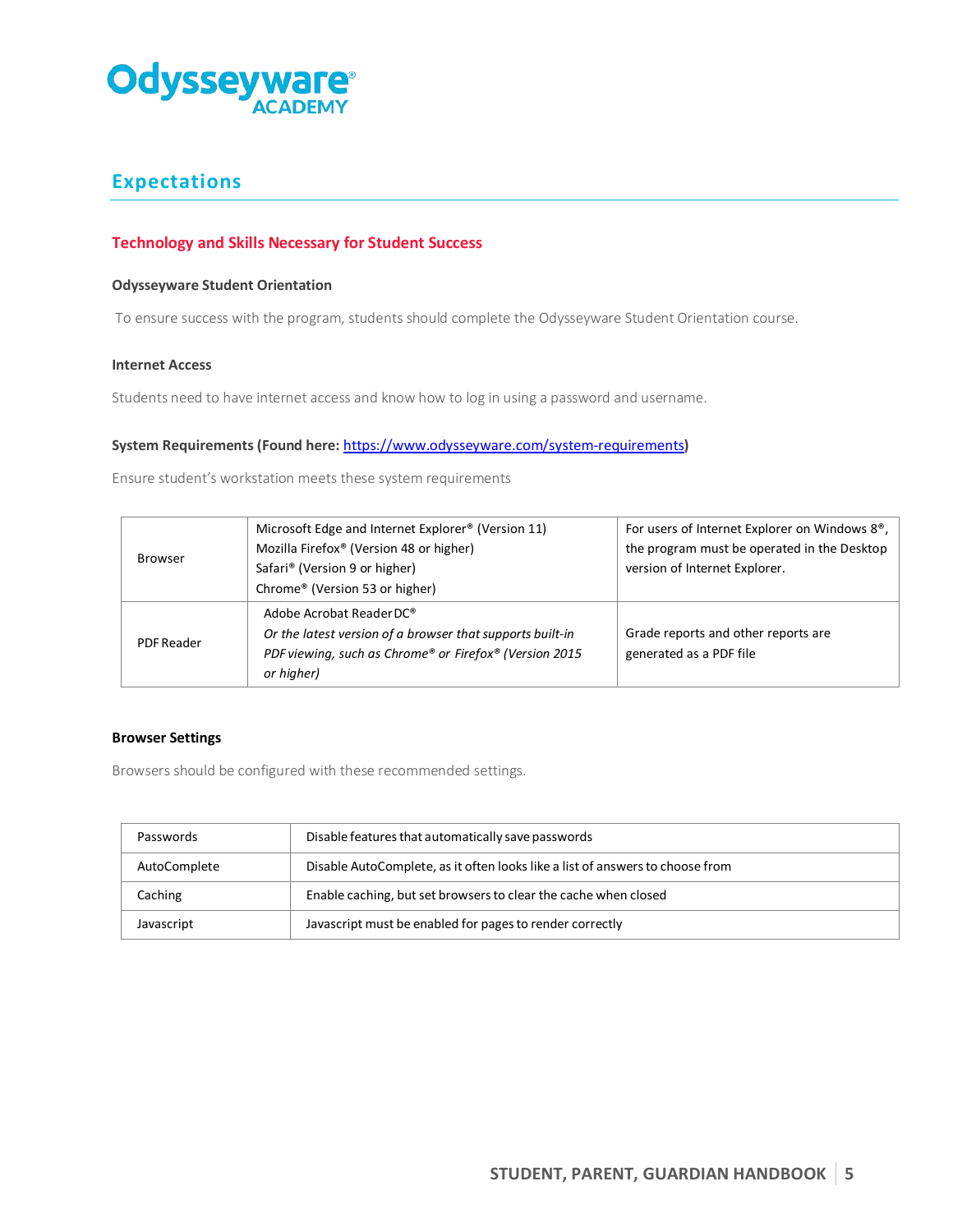

#### **Create and Modify Documents**

Students need to know how to create, edit, modify and submit documents (acceptable files types listed below). Because OWA assignments may require students to create and modify documents for completing their work, students need to know how to use documentation programs, such as Microsoft® Office and/or Google Docs. If a student uses Google Docs, they will not be able to share the file directly from Google to their teacher. They will need to download the assignments and upload it directly into their assignment submission box in one of the accepted file type listed below.

## [Using Google Docs Instructions](http://glnvideos.s3.amazonaws.com/odw/pd_and_t/OWA/User%20Guides/Guide_Using%20Google%20Docs.pdf)

Accepted File Type : [csv, doc, docx, pdf, xls, xlsx, txt, rtf, ppt, pptx, odf, odt, ods, odp, mdb, accdb, pub, jpg, jpeg, pages, numbers, key]

#### **Resources and where to go for help**

Students need to be willing to utilize the resources provided to them when they need help. These resources include the Help Page within OW, Student Resources tab in the Odysseyware Portal, teacher communication via email, virtual office hours, course messaging, phone, Academic Hotline, and the OWA Virtual Office (link found via the Student Dashboard).

#### **Typing**

Because Odysseyware requires students to type answers, students need to know how to type or be in the process of learning to type. It is expected that high school students can type fluently.

#### **Netiquette - Internet/Email Etiquette**

Students need to know the proper way to use the internet and write professional emails and messages.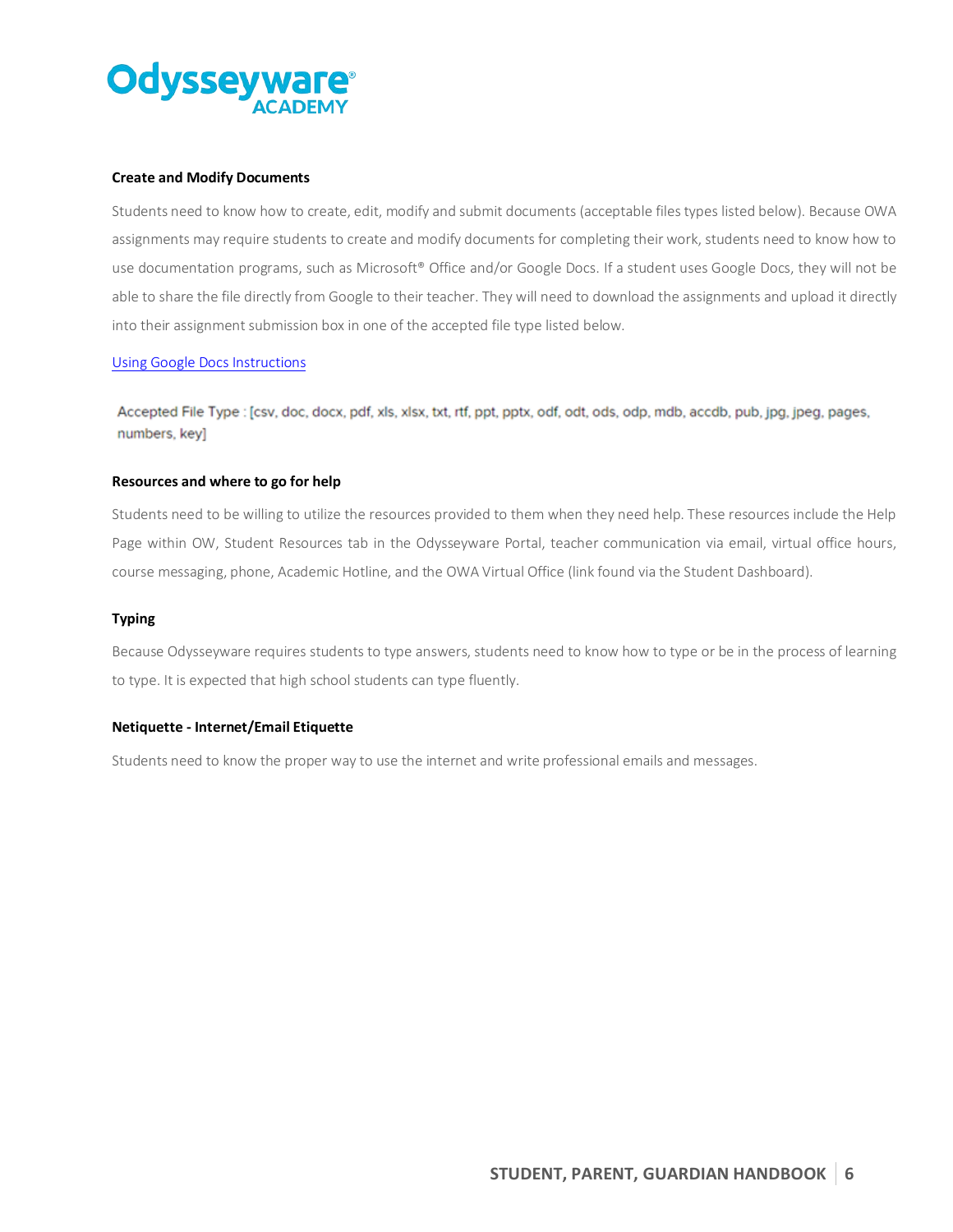

# **Student Code of Conduct**

#### **To be most successful in their online courses, students are expected to:**

- Complete student orientation.
- Contact Technical Support for any software issues.
- Log in daily and make progress in their course(s).
- Be willing to put forth effort and complete the course(s) in the allotted time frame.
- Attend regularly scheduled teacher office hours when requesting help.
- Receive regular instructor communication through grading, phone or messaging.
- Reach out to their instructor(s) for help and additional feedback.
- Inform OW virtual teacher ahead of time when they are not going to be active in their course for one week or more.
- Use proper or formal language when communicating with instructors or academy staff via messaging (this includes lessons, quizzes, projects, and tests).
- Complete their own course and maintain academic integrity at all times.
- Always use their given name when attending live sessions or training, or when turning in projects or assessments.
- Always respond to teacher messages and staff messages that require a response within 24-hours.

# **What to Expect from the Virtual Teacher**

#### **Teachers are expected to:**

- Respond to communication/grading/feedback within 24 hours (Monday-Friday).
- Grade projects within four days (Monday-Friday).
- Maintain regular communication with students.
- Post their office hours and be available during those scheduled office hours.
- Provide additional resources to students as needed.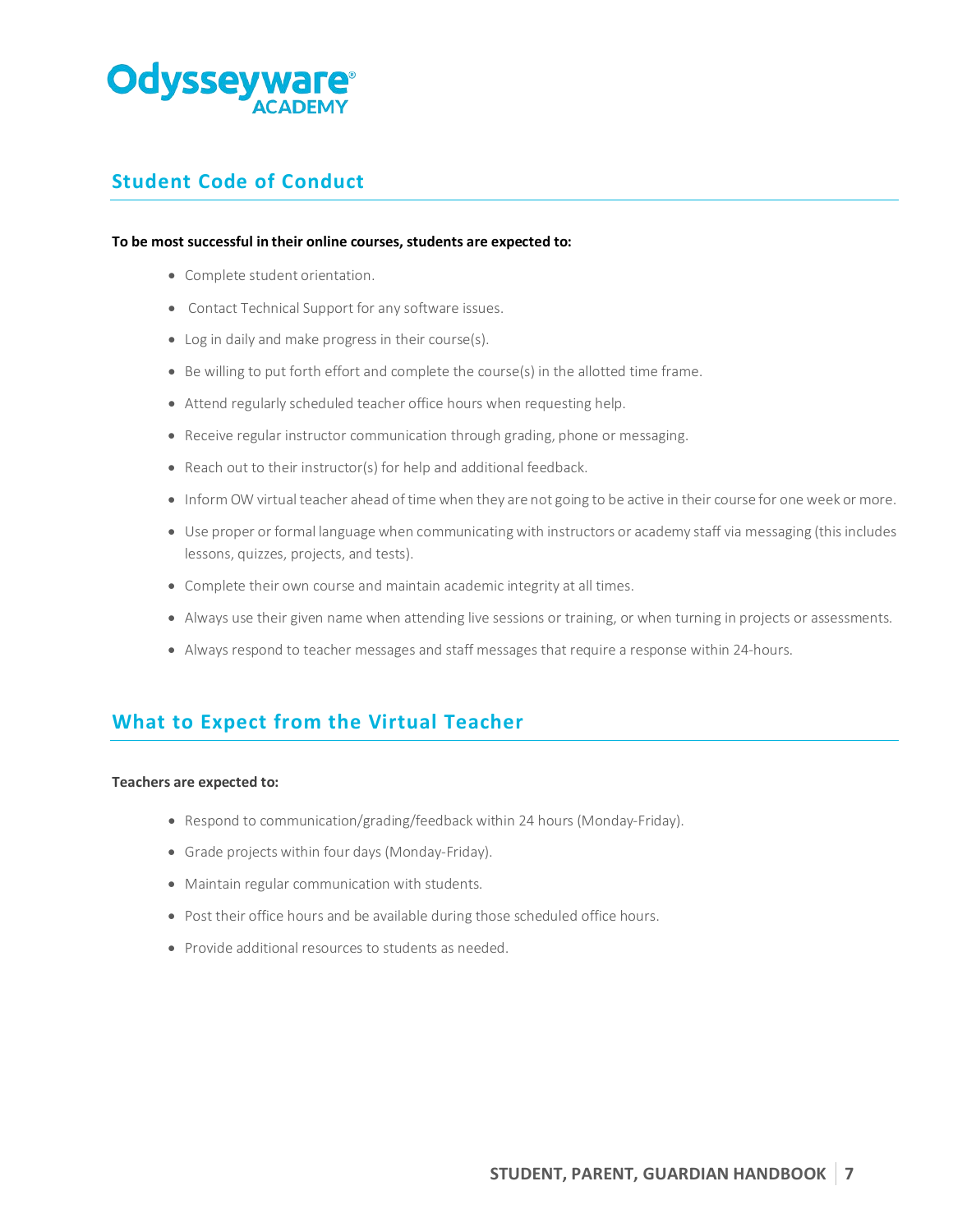

# **Netiquette Guidelines**

It is important to recognize that the online classroom is in fact a classroom, and certain behaviors are expected when you communicate with both your peers and your instructors. These guidelines for online behavior and interaction are known as netiquette.

# **Security:**

## **Remember that your password is the only thing protecting you from pranks or more serious harm**.

- Don't share your password with anyone
- Change your password if you think someone else might know it
- Always logout when you are finished using the system

## **General Guidelines:**

#### **When communicating online, you should always:**

- Treat your instructor with respect, even in email or in any other online communication.
- Always use your teacher's proper title: Dr. or Mr. /Mrs.
- Unless specifically invited, don't refer to teacher by his/her first name.
- Use clear and concise language.
- Remember that all communication should have correct spelling and grammar.
- Avoid slang terms such as "wassup?"and texting abbreviations such as "u" instead of "you."
- Use standard fonts such as Times New Roman and use a size 12 or 14 pt. font.
- Avoid using the caps lock feature AS IT CAN BE INTERPRETED AS YELLING.
- Limit and possibly avoid the use of emoticons like :) or be cautious when using humor or sarcasm as tone is sometimes lost in an email or discussion post and your message might be taken seriously or offensively
- Be careful with personal information (both yours and others) and do not send confidential information via e-mail.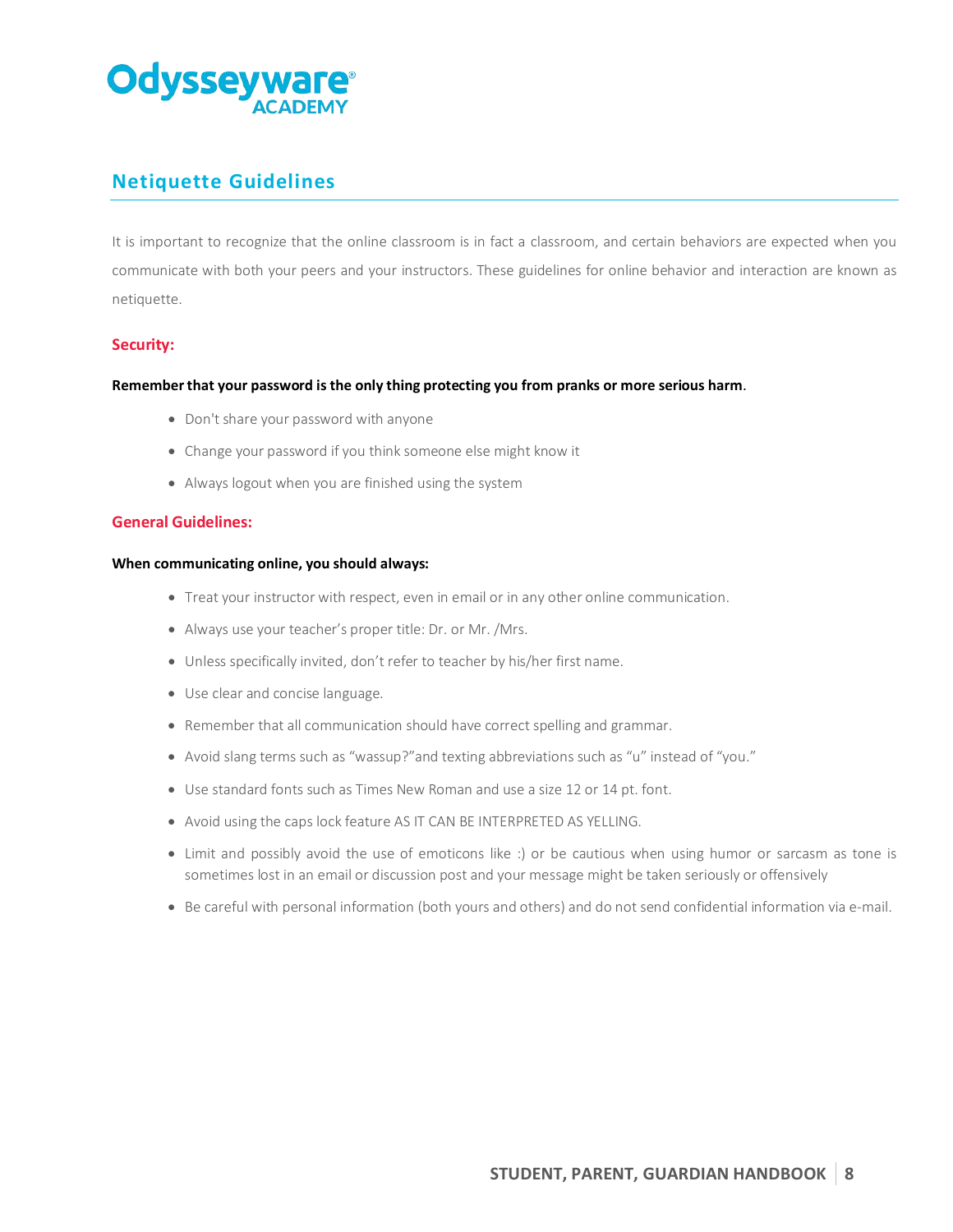

#### **When you send an email to your instructor, teaching assistant, or classmates, you should:**

- Use a descriptive subject line.
- Be brief, but specific (include reference to course and assignment, and your first and last name).
- Avoid attachments unless you are sure your recipients can open them.
- Avoid HTML in favor of plain text.
- Sign your message with your name and return email address.
- Think before you send the email to more than one person. Does everyone really need to see your message?
- Be sure you REALLY want everyone to receive your response when you click, "reply all".
- Be sure that the original author intended for you to pass along the information before you click the "forward" button.

For more information on Netiquette click on this link for University of Florida's Online Netiquette Guidelines:

#### [Netiquette Guidelines](http://teach.ufl.edu/wp-content/uploads/2012/08/NetiquetteGuideforOnlineCourses.pdf)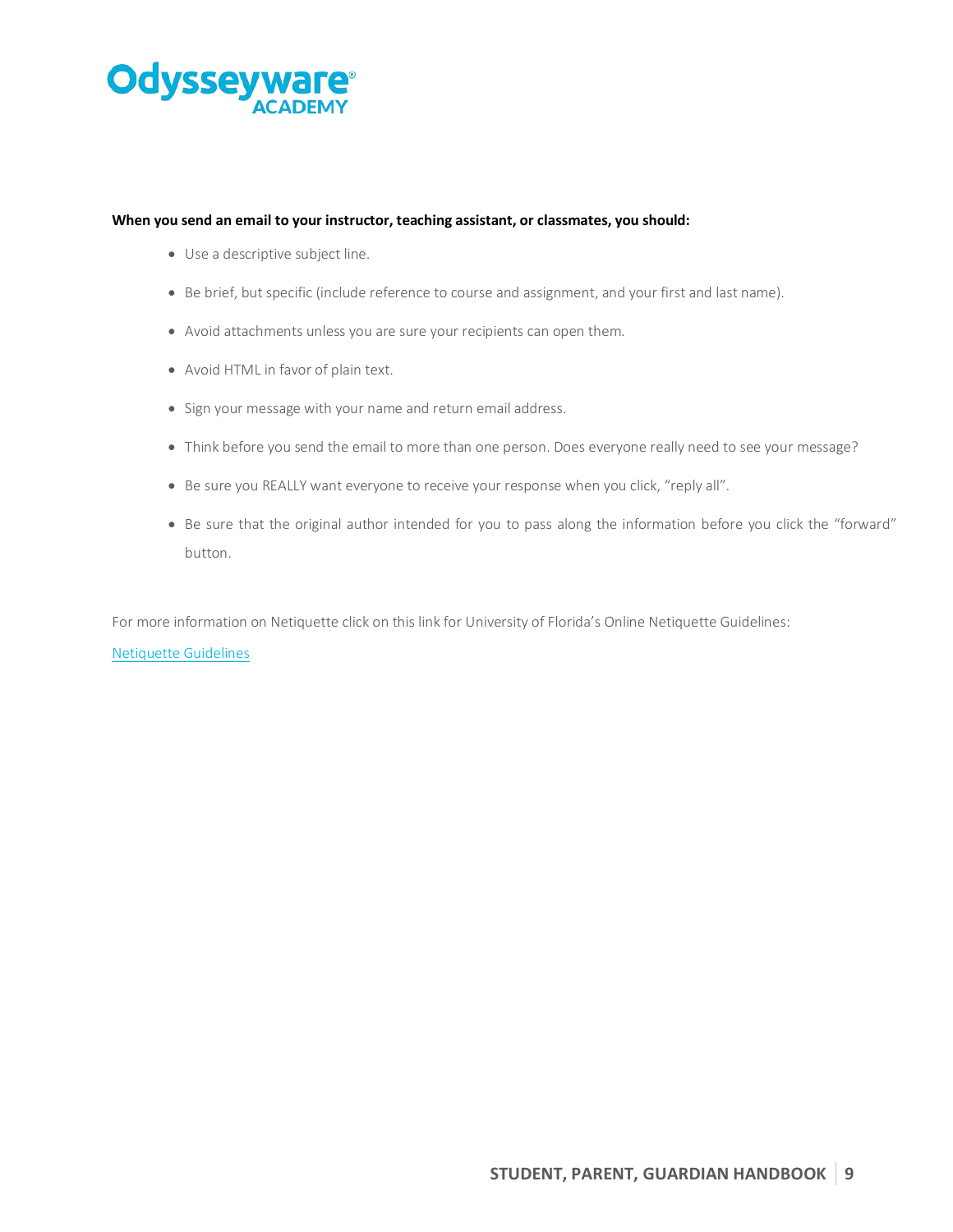

# **Acceptable Use Policy**

# **Odysseyware users are expected to abide by the rules of network etiquette. These include, but are not limited to, the following:**

- Be polite.
- Use appropriate language.
- Abusive messages and the use of vulgarities or other inappropriate language is not permitted.
- Take responsibility for any and all activity initiated by the students account.

Use of the Odysseyware system must be in support of the education program in which the user is enrolled. Students could have their Odysseyware privileges revoked for any of the following reasons:

- Impersonating other users.
- Misrepresenting self to others, especially in the OWA Virtual Office.
- Sending of hate or harassing email.
- Obtaining/modifying files or other data belonging to other users.
- Unauthorized entry into networks.
- Transferring or creating computer viruses.
- Loading or using unauthorized games, programs, and/or files.
- Illegal use of copyrighted software.
- Using the network to disrupt the work of others.

The same standards of intellectual and academic honesty and plagiarism apply to electronic information as to other forms of published work.

- All internet sources used in student work need to be appropriately cited.
- Appropriate administrative sanctions may be imposed upon students who violate Internet polices.
- Odysseyware cannot be held liable for any loss of data arising directly or indirectly from the failure of hardware, software, or from human error. Make sure to save work frequently.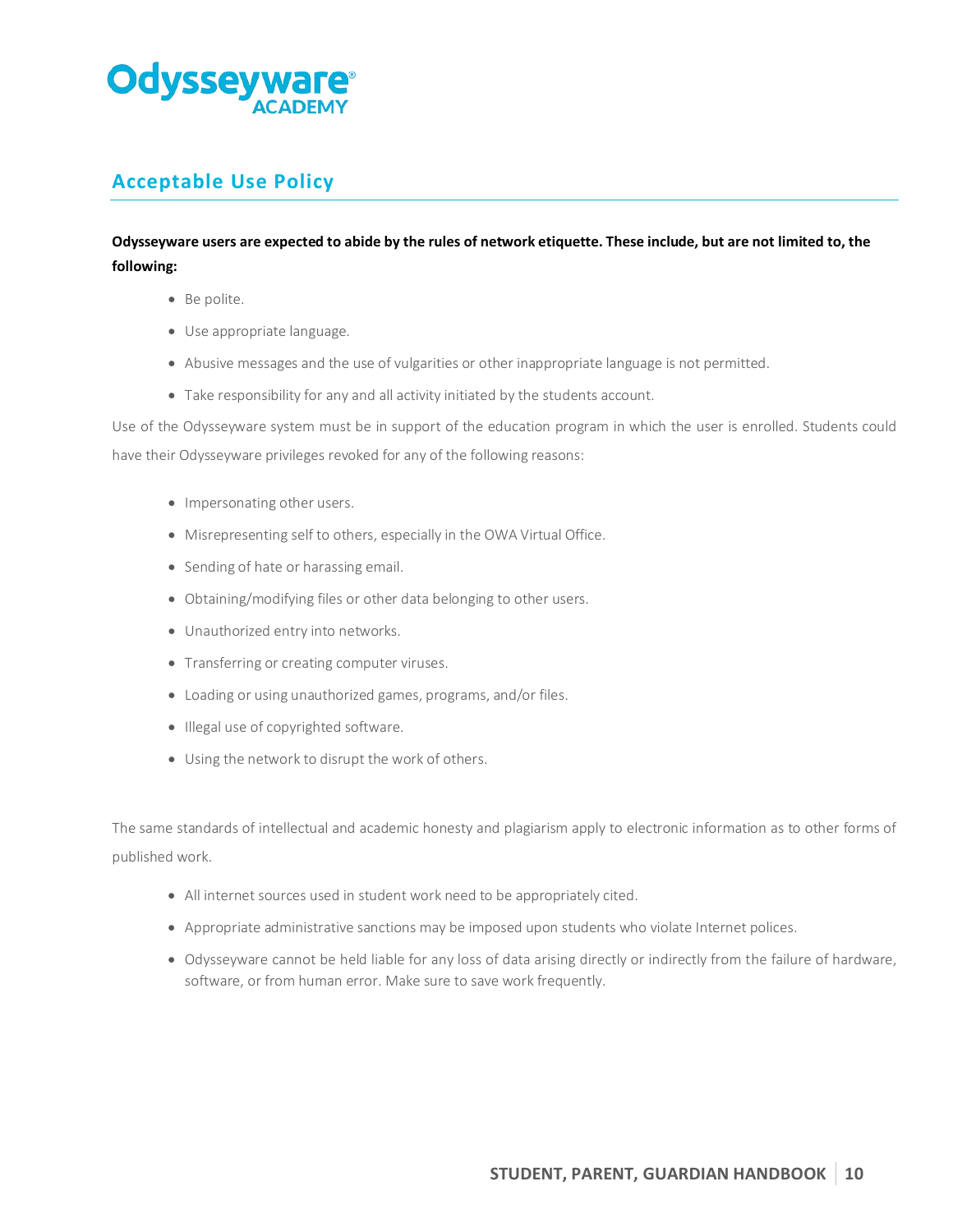

# **Courses and Grading**

## **Semester Course Explanation**

Odysseyware Academy has both half and one credit courses. One credit courses(or full school year courses) are divided in two parts (Part A – Semester 1, and Part B – Semester 2). This is in place for all grade levels (elementary, middle school, and high school).

## **Course End Dates & Extensions**

The recommended pacing for a semester is up to 20 weeks. Extensions may be granted for a fee in five, ten, or twenty week increments. All requests for course extensions must be directed to your academic advisor.

## **Student Orientation**

The Student Orientation course is provided to ensure success in Odysseyware Academy coursework. It is recommended that ALL students complete orientation annually to maintain program comprehension.

## **Grading Scale/Weighting for Assessments**

Each unit is weighted as an equal part of the semester average. Individual unit grades are calculated using the following grading scale and weighting for assessments.

| $A+$ | 97.00-100%        | A 93.00-96.99% |      | A- 90.00-92.99%   |
|------|-------------------|----------------|------|-------------------|
| $B+$ | 87.00-89.99%      | B 83.00-86.99% |      | B- 80.00-82.99%   |
|      | $C+$ 77.00-79.99% | C 73.00-76.99% |      | $C-70.00-72.99\%$ |
| $D+$ | 67.00-69.99%      | D 63.00-66.99% | $D-$ | 60.00-62.99%      |
|      |                   |                |      |                   |

F 0-59.99%

| Units With Projects | Units Without Projects |
|---------------------|------------------------|
| Tests = $30\%$      | Tests = $43\%$         |
| Quizzes = $25%$     | Quizzes = $36\%$       |
| Projects = 25%      | Lessons = $21\%$       |
| Lessons=20%         |                        |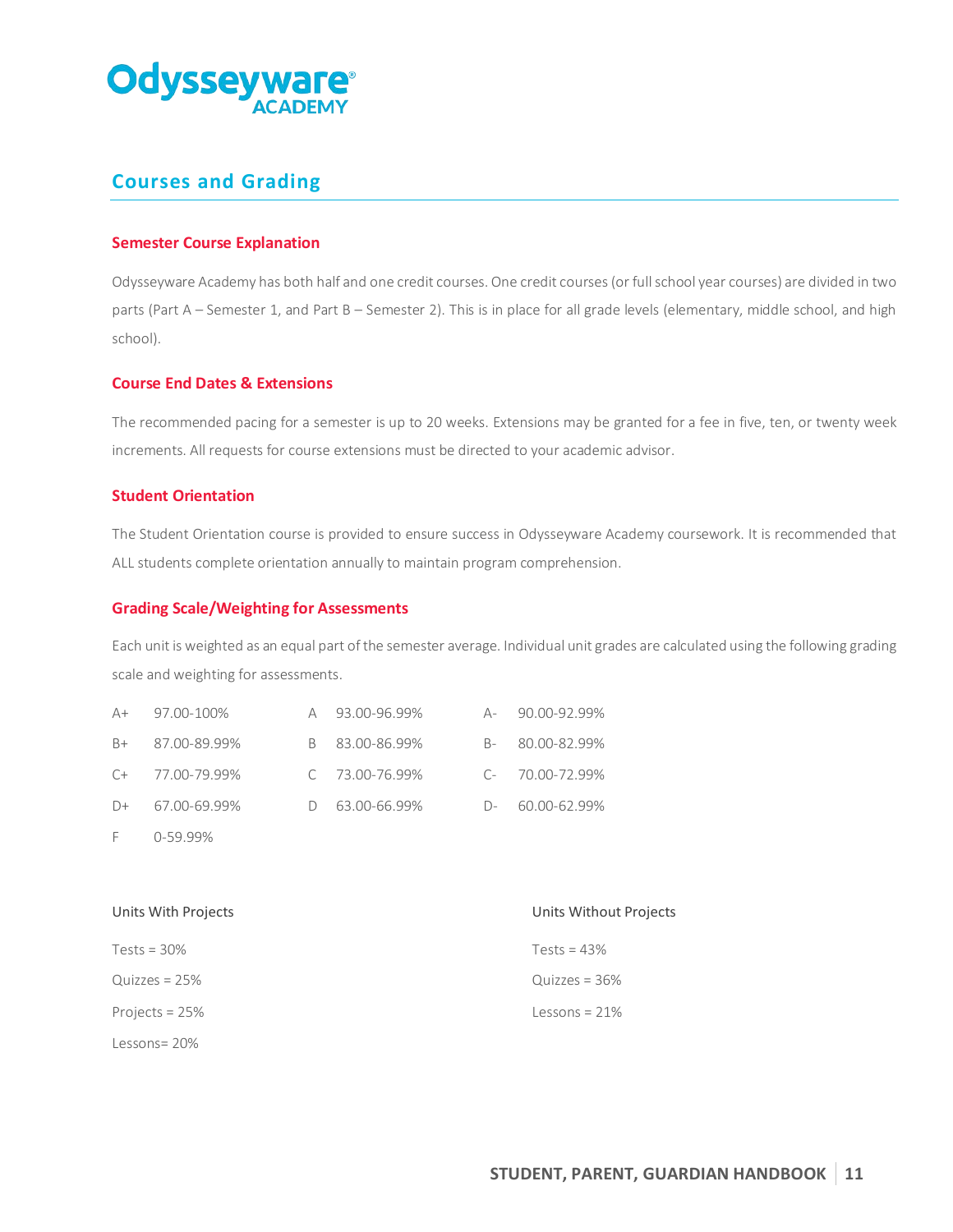

# **Late Nite Labs**

Late Nite Labs are one way in which Science teachers at Odysseyware Academy provide virtual labs for students. Some science courses will have no labs, some will have Odysseyware Academy created labs, and others will be linked to Late Nite Labs [\(https://labs.latenitelabs.com/signin\)](https://labs.latenitelabs.com/signin). Odysseyware Academy uses Late Nite Labs for Biology & Chemistry courses. For these labs, students will need a separate log in that will be sent to them by the registrar upon enrollment in the course. Upon completion of the lab, students submit an Odysseyware Lab Report for final grading.

## **Registration and Sign In**

At the time of course enrollment, the Odysseyware registrar will register the student for the corresponding Late Nite Lab course and share the sign in credentials with the student. The registrar will also share a helpful Late Nite Labs Overview presentation with the student. To sign in, students go to:<https://labs.latenitelabs.com/signin> and enter the username and password provided to them at the time of registration.

For assistance with sign in, students should contact the Odysseyware registrar (Christine Gieseke): **cgieseke@odysseyware.com**. When contacting her, please be sure to share your full name and the Odysseyware course for which you are enrolled in the Late Nite Labs program.

| <b>Collect Labs</b><br><b>A</b> macmillan learning |                  |  |
|----------------------------------------------------|------------------|--|
|                                                    | Email address    |  |
|                                                    | Password         |  |
|                                                    | Forgot password? |  |
|                                                    | <b>SIGN IN</b>   |  |

## **Student Support**

Technical - students experiencing technical issues with the Late Nite Labs website should contact Late Nite Labs Technical Support at 1-800-262-0518.

Academic - students in need of academic support should contact their assigned Odysseyware teacher. The teacher can assist students with questions related to the curricular content of the labs and the completion and submission of the Late Nite Lab Odysseyware Lab Report.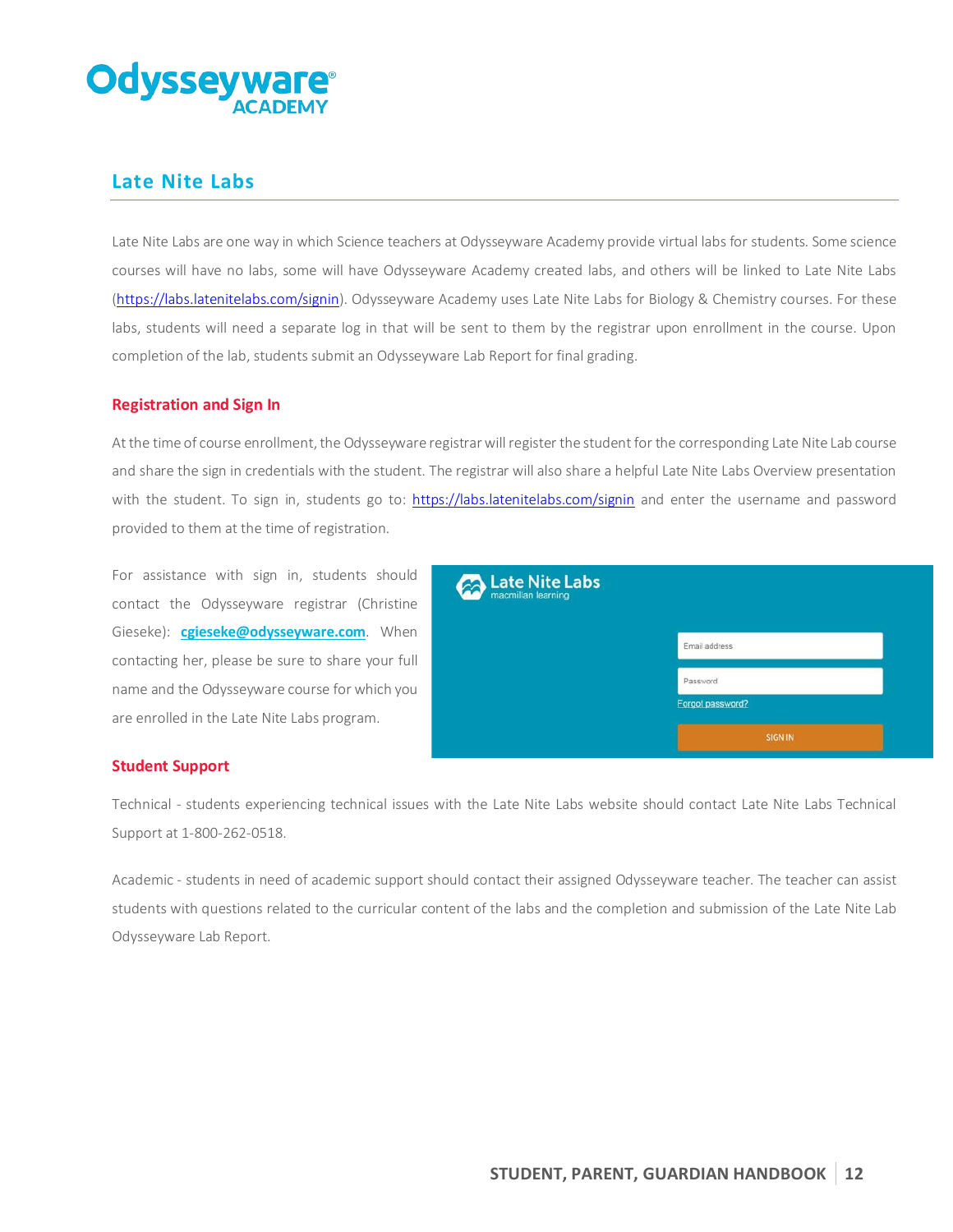

# **Policies**

# **Test/Quiz Retake Policy**

Odysseyware Academy students can retake one quiz per unit and one test per course.

- Tests and quizzes are to be completed in one sitting. Occasionally, due to technical issues, a student may need a quiz or test unlocked to allow them to access it again.
- Student should not move onto new quizzes or tests until issue is resolved.
	- o Student must work with Tech Support to resolve current issue before proceeding.
	- o If excessive unlock requests continue, the teacher explains that quizzes and tests should be completed in one sitting. If available, the teacher can assign an alternative quiz/test.
	- o After two unlocks on the same test/quiz, the student is informed that this is their final attempt. If the student does not complete the final attempt, he/she receives a zero on the assignment.

## **Active Work Policy**

It is highly recommended that only one unit within a course be open at a time. Students should plan accordingly for projects that may require more than one day for completion (i.e. growing seeds, research, etc.). Projects can be worked on concurrently.

## **Active Work Escalation Process**

The purpose of the escalation process outlined below is to identify possible reasons for lack of student activity/failing grades in Odysseyware Academy courses and work to help re-engage the student.

#### **Inactivity in courses:**

#### **If a student has not worked in his or her course(s) for one week:**

• The teacher reaches out to the student to inquire as to why the student has not logged into their courses (Reasons may include illness, family emergency, death of a loved one, courses are difficult, vacation, difficulty managing time, etc.)

#### **If a student has not worked in his or her course(s) for two weeks:**

• Our teachers reach out to parents or the academic advisor to inform them of the lack of activity and investigate possible concerns. Teachers continue to monitor student progress and communicate with parent and students.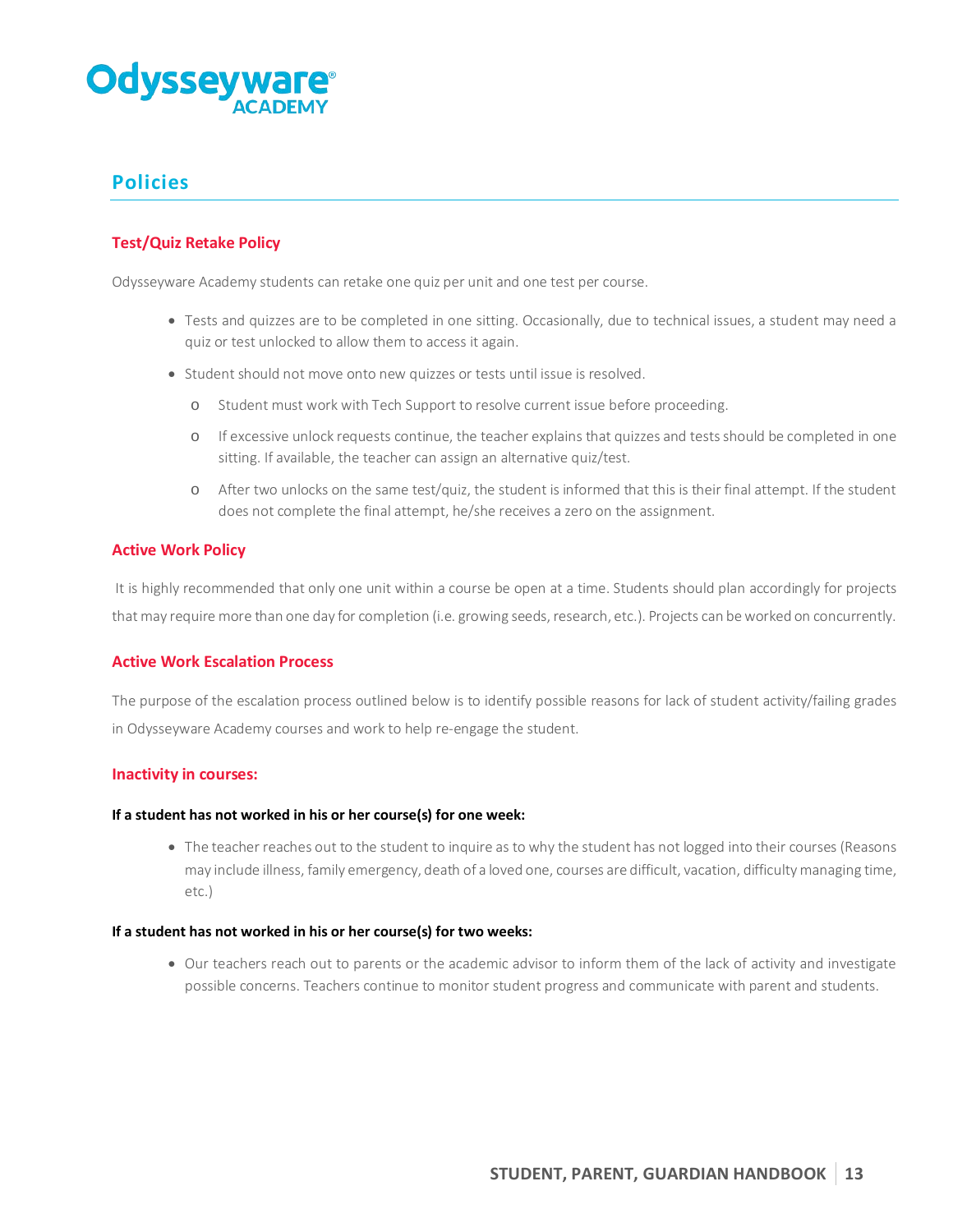

## **Not responding to communication:**

## **If our teachers note a pattern of not responding to communication that specifically states a response is expected:**

• They reach out to parents to verify contact information is correct.

#### **If information is correct and a student continues to not respond to communication after one week:**

• Our teachers inform the parent about the lack of communication responses from the student. Responding to communication in a timely manner is an essential skill that students need to find success in today's workforce.

## **Inappropriate student behavior/communication:**

#### **If a student engages in inappropriate behavior/communications:**

• Our teachers will contact the school with information on the behavior and any action/response the teacher took.

## **Students earning a failing grade:**

#### **If a student's grade falls below 60% at any point in the course:**

• The teacher contacts the student to create a plan for bringing up the grade. This occurs each week until the student has reached at least a passing score in the course.

#### **If a student has completed all assignments and earned an overall failing grade at or before the 20-week mark:**

• The course will be completed after reaching out to the student/parent to discuss opportunities to bring up their grade. If an extension, reinstatement, or new enrollment is required, parent/guardian can reach out to the Academic Advisor.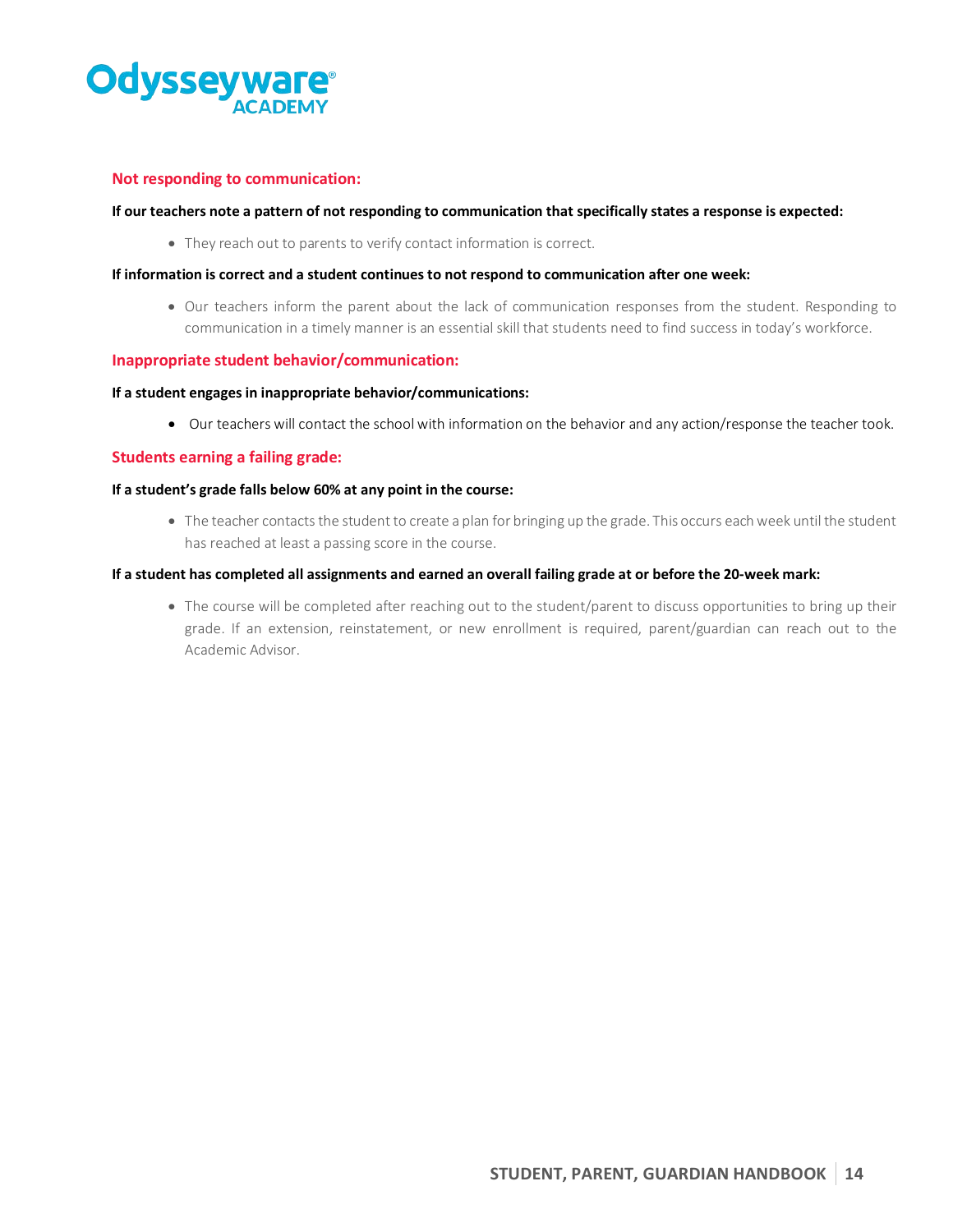

# **Academic Integrity Policy**

As we know, the internet can be an awesome resource. While students can use the internet to facilitate learning, there are some students who do not use this resource appropriately. Two main instances of academic integrity issues are plagiarism and cheating. Our definition and policy for academic integrity are outlined below. We recognize that many of our students are still learning what is and is not considered plagiarism and cheating. Odysseyware Virtual Teachers implement this policy with the intent of educating students so they can do better in the future.

# **Definition of Plagiarism**

- The act of passing off the literary or academic work of another as your own (including ideas, thoughts, direct quotes, reports, essays, research papers, projects, publications, articles, etc.).
- The act of intentionally or unintentionally copying and pasting literary or academic work from another source or reference material without properly citing the source as a reference (including journals, newspaper articles, internet sources, magazines, etc.).
- The act or attempt of reusing your own work that may have been previously submitted for another assignment or course.

## **Definition of Cheating**

- The act of giving or receiving answers on assessments including lessons, projects, quizzes, tests or final exams.
- The act of allowing someone else to complete a quiz or test on your behalf in courses that you are enrolled.
- The act of seeking or providing (publishing) Odysseyware curriculum content, questions, or answers to internet sources or answer banks.
- The act of using materials during closed book assessments (including lessons, notes, the internet, text books, etc.).
- The act of copying answers that have been previously submitted by another student.
- The act of working with another student to complete an assignment, test, quiz or project (including working side by side, accessing another student's work by logging in as them, and/or printing completed materials to share).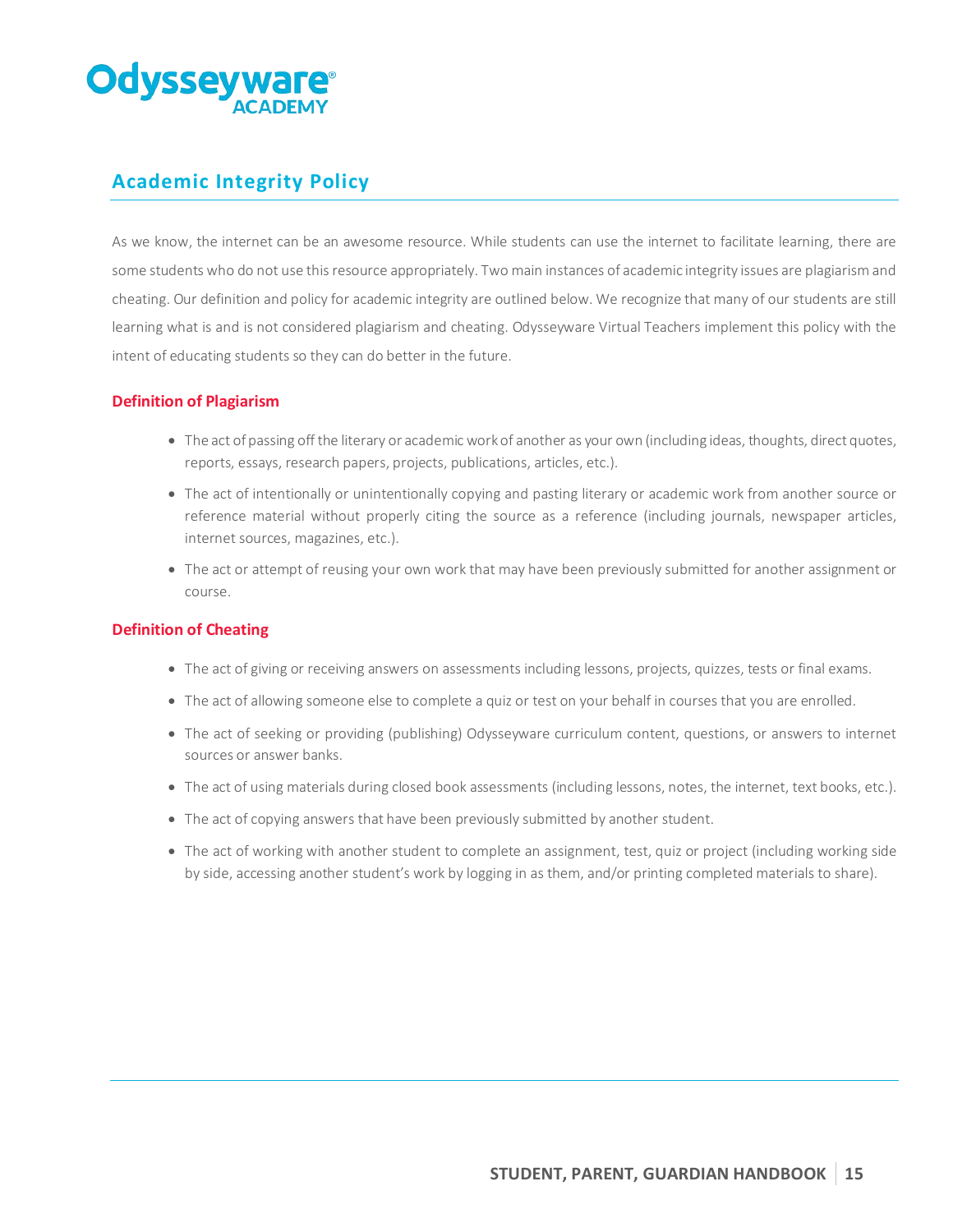

# **Policy for Lessons and Projects**

#### **First Assignment offense - Warning One**

- Parent/guardian is contacted by the teacher or Academic Advisor.
- The student must redo the assignment (must be lesson or project) for full credit after phone conference with the teacher.
- Academic Integrity issue is noted in the Odysseyware Portal.

## **Second Assignment Offense - Warning Two**

- Parent/guardian is contacted by teacher or Academic Advisor.
- The student must redo the assignment (must be lesson or project) for 75% credit.
- Letter/email documenting second plagiaristic offense Academic probation warning is sent and an academic probation warning is issued by the teacher or Academic Advisor.
- The student must meet synchronously with the teacher to discuss the Academic Integrity Policy before reattempting the assignment.
- Academic Integrity issue is noted in the Odysseyware Portal.

#### **Third Assignment Offense - Warning Three**

- Parent/guardian is contacted by the teacher or Academic Advisor.
- The student receives a zero grade on the assignment and does not have an option for resubmission.
- Student receives a written warning about potential failure of course with habitual plagiarism.

#### **Fourth Assignment Offense**

- Habitual plagiarism may result in failure or withdrawal from course.
- A meeting is held between the Lead Teacher and parent to decide the final outcome.

## **Policy for Tests/Quizzes/Exams**

## **First Offense**

• Student receives an automatic zero on assessment.

#### **Additional Offenses**

- Student receives automatic zeros which may result in failure of units and ultimately the course.
- Habitual plagiarism may result in failure or withdrawal from course.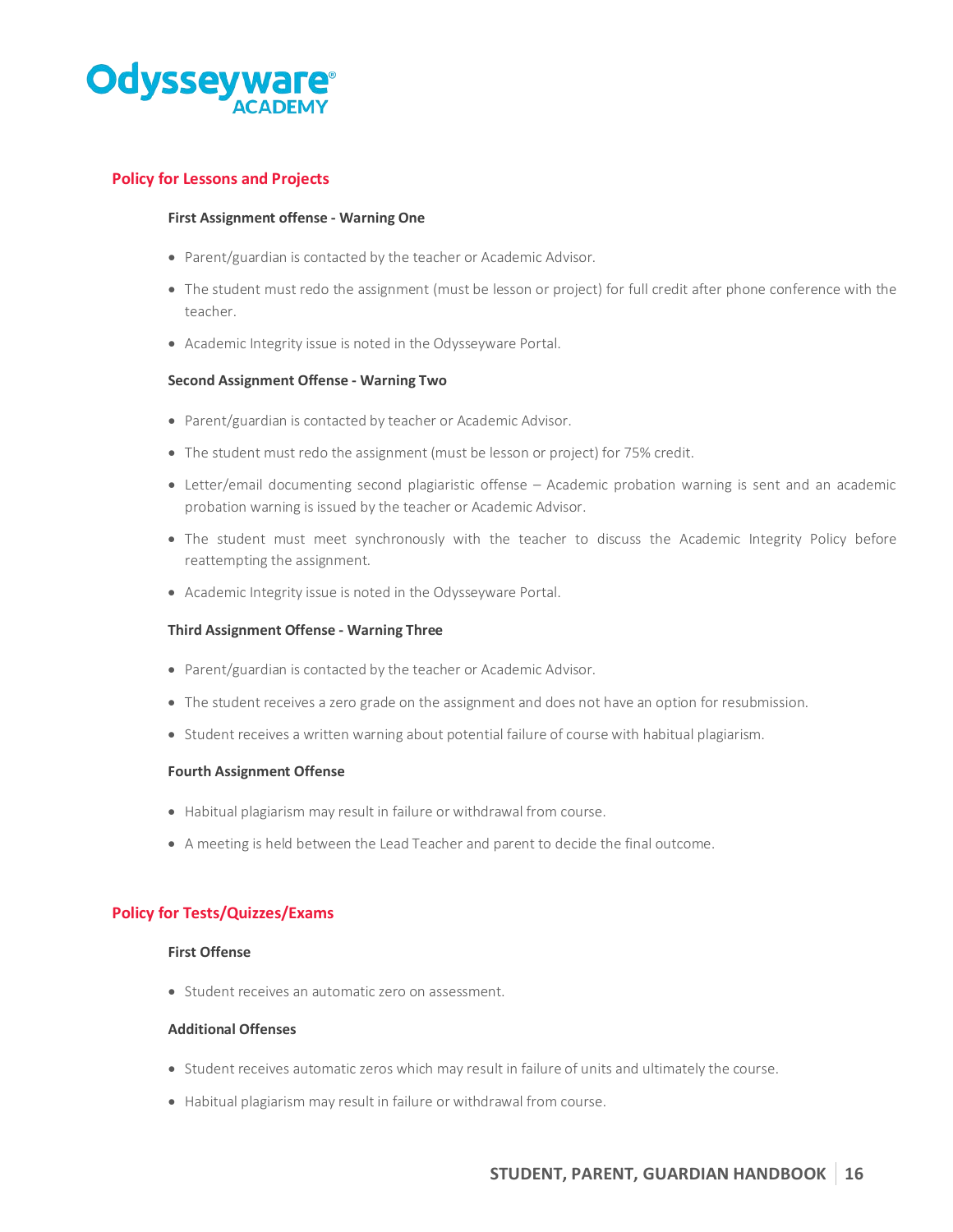

# **Family Education Rights and Privacy Act (FERPA) Policy**

# The Family Educational Rights and Privacy Act (FERPA) affords parents and students who are 18 years of age or older **("eligible students") certain rights with respect to the student's education records. These rights are:**

- 1. The right to inspect and review the student's education records within 45 days after the day the school receives a request for access.
- 2. Parents or eligible students should submit to the school principal [or appropriate school official] a written request that identifies the records they wish to inspect. The school official will make arrangements for access and notify the parent or eligible student of the time and place where the records may be inspected.
- 3. The right to request the amendment of the student's education records that the parent or eligible student believes are inaccurate, misleading, or otherwise in violation of the student's privacy rights under FERPA.
- 4. Parents or eligible students who wish to ask the school to amend a record should write the school principal [or appropriate school official], clearly identify the part of the record they want changed, and specify why it should be changed. If the school decides not to amend the record as requested by the parent or eligible student, the school will notify the parent or eligible student of the decision and of their right to a hearing regarding the request for amendment. Additional information regarding the hearing procedures will be provided to the parent or eligible studentwhen notified of the right to a hearing.
- 5. The right to provide written consent before the school discloses personally identifiable information (PII) from the student's education records, except to the extent that FERPA authorizes disclosure without consent.
- 6. One exception, which permits disclosure without consent, is disclosure to school officials with legitimate educational interests. A school official is a person employed by the school as an administrator, supervisor, instructor, or support staff member (including health or medical staff and law enforcement unit personnel) or a person serving on the school board. A school official also may include a volunteer or contractor outside of the school who performs an institutional service of function for which the school would otherwise use its own employees and who is under the direct control of the school with respect to the use and maintenance of PII from education records, such as an attorney, auditor, medical consultant, or therapist; a parent or student volunteering to serve on an official committee, such as a disciplinary or grievance committee; or a parent, student, or other volunteer assisting another school official in performing his or her tasks. A school official has a legitimate educational interest if the official needs to review an education record in order to fulfill his or her professional responsibility.
- 7. [Optional] Upon request, the school discloses education records without consent to officials of another school district in which a student seeks or intends to enroll, or is already enrolled if the disclosure is for purposes of the student's enrollment or transfer. [NOTE: FERPA requires a school district to make a reasonable attempt to notify the parent or student of the records request unless it states in its annual notification that it intends to forward records on request.]
- 8. The right to file a complaint with the U.S. Department of Education concerning alleged failures by the [School] to comply with the requirements of FERPA. The name and address of the Office that administers FERPA are: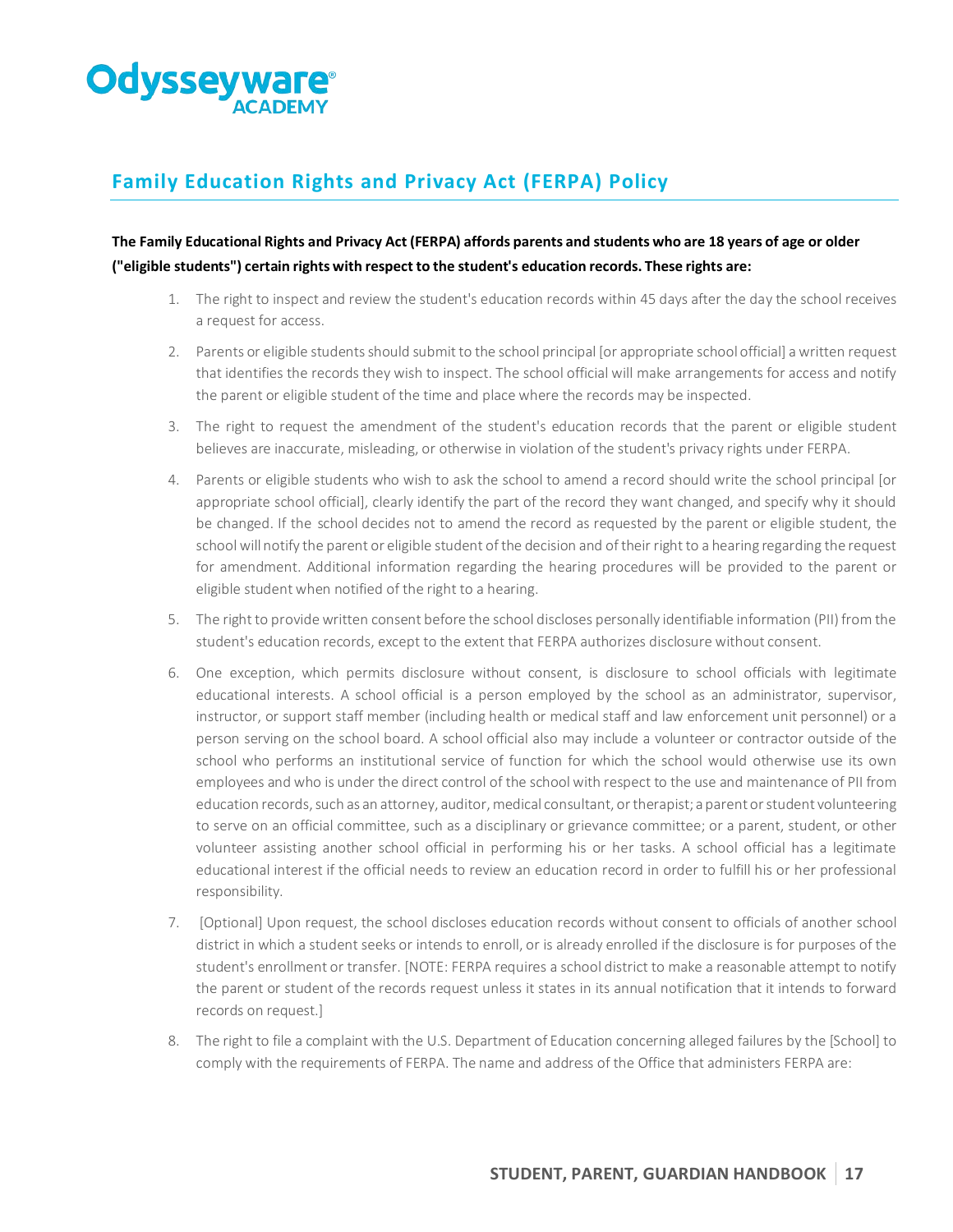

Family Policy Compliance Office U.S. Department of Education 400 Maryland Avenue SW Washington, DC 20202

FERPA permits the disclosure of PII from students' education records, without consent of the parent or eligible student, if the disclosure meets certain conditions found in §99.31 of the FERPA regulations. Except for disclosures to school officials, disclosures related to some judicial orders or lawfully issued subpoenas, disclosures of directory information, and disclosures to the parent or eligible student, §99.32 of the FERPA regulations requires the school to record the disclosure. Parents and eligible students have a right to inspect and review the record of disclosures. A school may disclose PII from the education records of a student without obtaining prior written consent of the parentsor the eligible student –

To other school officials, including teachers, within the educational agency or institution whom the school has determined to have legitimate educational interests. This includes contractors, consultants, volunteers, or other parties to whom the school has outsourced institutional services or functions, provided that the conditions listed in  $\sqrt{99.31(a)(1)(i)(B)(1)} - (a)(1)(i)(B)(2)$  are met.  $(\sqrt{99.31(a)(1)})$ 

To officials of another school, school system, or institution of postsecondary education where the student seeks or intends to enroll, or where the student is already enrolled if the disclosure is for purposes related to the student's enrollment or transfer, subject to the requirements of §99.34. (§99.31(a)(2))

To authorized representatives of the U. S. Comptroller General, the U. S. Attorney General, the U.S. Secretary of Education, or State and local educational authorities, such as the State educational agency in the parent or eligible student's State (SEA). Disclosures under this provision may be made, subject to the requirements of §99.35, in connection with an audit or evaluation of Federal- or State-supported education programs, or for the enforcement of or compliance with Federal legal requirements that relate to those programs. These entities may make further disclosures of PII to outside entities that are designated by them as their authorized representatives to conduct any audit, evaluation, or enforcement or compliance activity on their behalf. (§§99.31(a)(3) and99.35)

In connection with financial aid for which the student has applied or which the student has received, if the information is necessary to determine eligibility for the aid, determine the amount of the aid, determine the conditions of the aid, or enforce the terms and conditions of the aid. (§99.31(a)(4))

To State and local officials or authorities to whom information is specifically allowed to be reported or disclosed by a State statute that concerns the juvenile justice system and the system's ability to effectively serve, prior to adjudication, the student whose records were released, subject to §99.38. (§99.31(a)(5))

To organizations conducting studies for, or on behalf of, the school, in order to: (a) develop, validate, or administer predictive tests; (b) administer student aid programs; or (c) improve instruction. (§99.31(a)(6))

To accrediting organizations to carry out their accrediting functions.(§99.31(a)(7))

To parents of an eligible student if the student is a dependent for IRS tax purposes. (§99.31(a)(8)) To comply with a judicial order or lawfully issued subpoena. (§99.31(a)(9))

To appropriate officials in connection with a health or safety emergency, subject to §99.36. (§99.31(a)(10) Information the school has designated as "directory information" under §99.37. (§99.31(a)(11))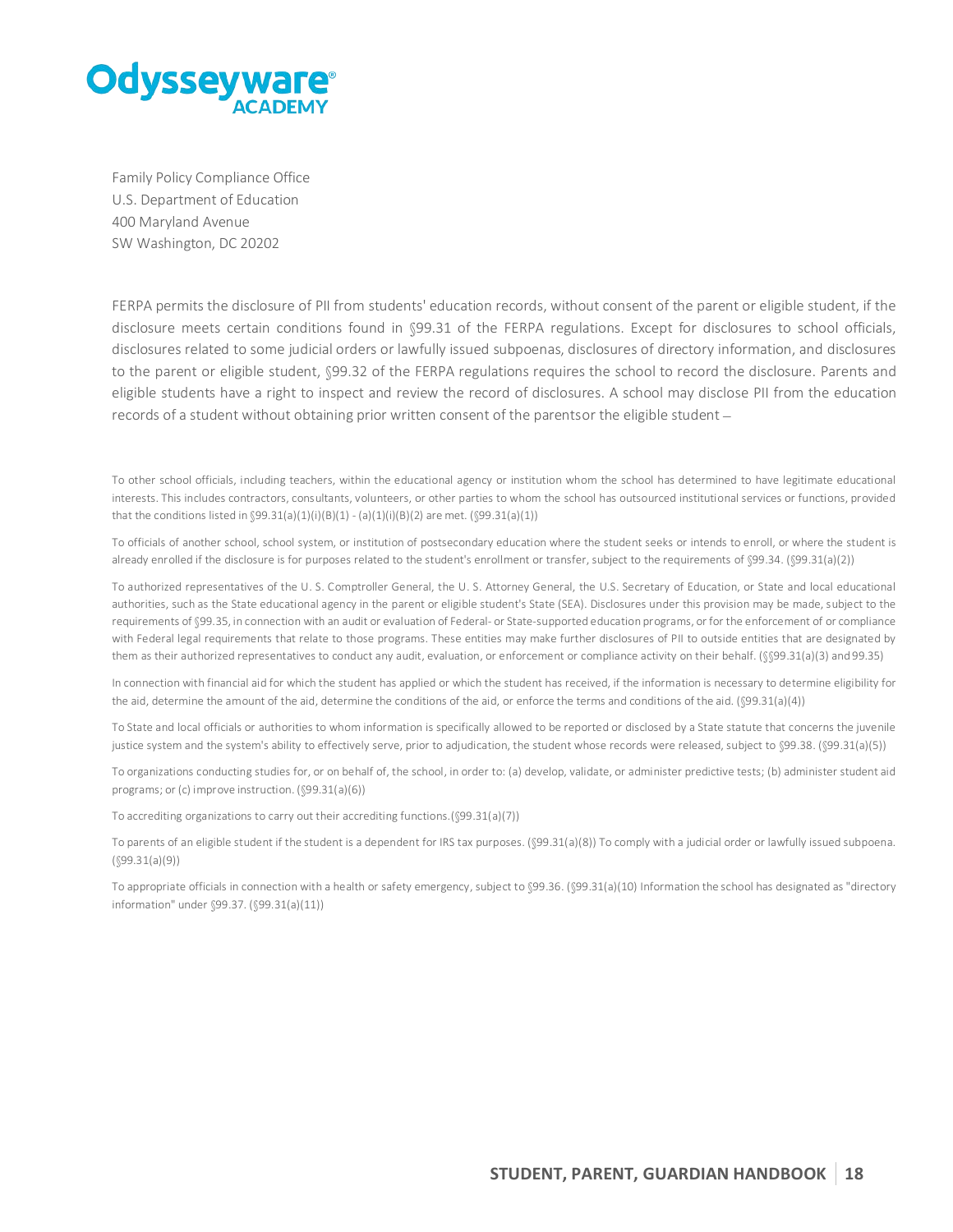# **Odysseyv**

# **NCAA Student Athletes Expectations**

If you are a student seeking to be an NCAA Division I athlete, different expectations are in place for your Odysseyware Academy courses to count toward academic eligibility. The first step is to register with NCAA and make sure you only take courses that are on the NCAA approved course list. To see the current list of our NCAA approved courses, go to:

## [NCAA Course List](https://web3.ncaa.org/hsportal/exec/hsAction?hsActionSubmit=searchHighSchool)

Our NCAA High School Code is 163781.

In order to maintain approval, our teachers have specific guidelines for interacting with your student to provide the support and quality that will prepare them for their college experience at an NCAA school. In addition, we expect our students to work hard and be engaged in their online courses. Below outlines our policies and expectations for student athletes to maintain academic eligibility:

- Student athletes cannot take our courses in credit recovery mode.
- Student athletes cannot take more than one course in the same academic discipline at the same time (e.g., Biology and Chemistry).
- Student athletes cannot take courses that are sequential at the same time (e.g., Algebra I and Algebra II).
- The shortest period of time a student is permitted to complete a course is 12 weeks and the longest is 20 weeksno extensions are allowed (8 week minimum, 12 week maximum for block scheduling).
- Student athletes are permitted to repeat a lesson, assignment or assessment as follows:
	- o **Lessons:** As needed to increase mastery of subject matter (weighting 15%).
	- o **Quizzes:** If a score is less than 70%, an alternative exam or project including different questions may be assigned. *Only one alternative quiz allowed per semester course.*
	- o **Unit Test and Projects:** If score is less than 70%, an alternative test or project including different questions may be assigned (project weighting 30%). *Only one alternative unit test allowed per semester course.*
- Student athletes need to attend office hours *each week* for each course they are enrolled in. If a student is unable to attend office hours, they will need to make alternative arrangements.
- Students need to have their *end of semester exam proctored* (we will provide students with a form for this).
- *NCAA Division I athletes must maintain a 2.3 core GPA.* See resources on the following pages from the NCAA eligibility center that will help you track your core GPA.
- Add Odysseyware Academy as a school in your student portal.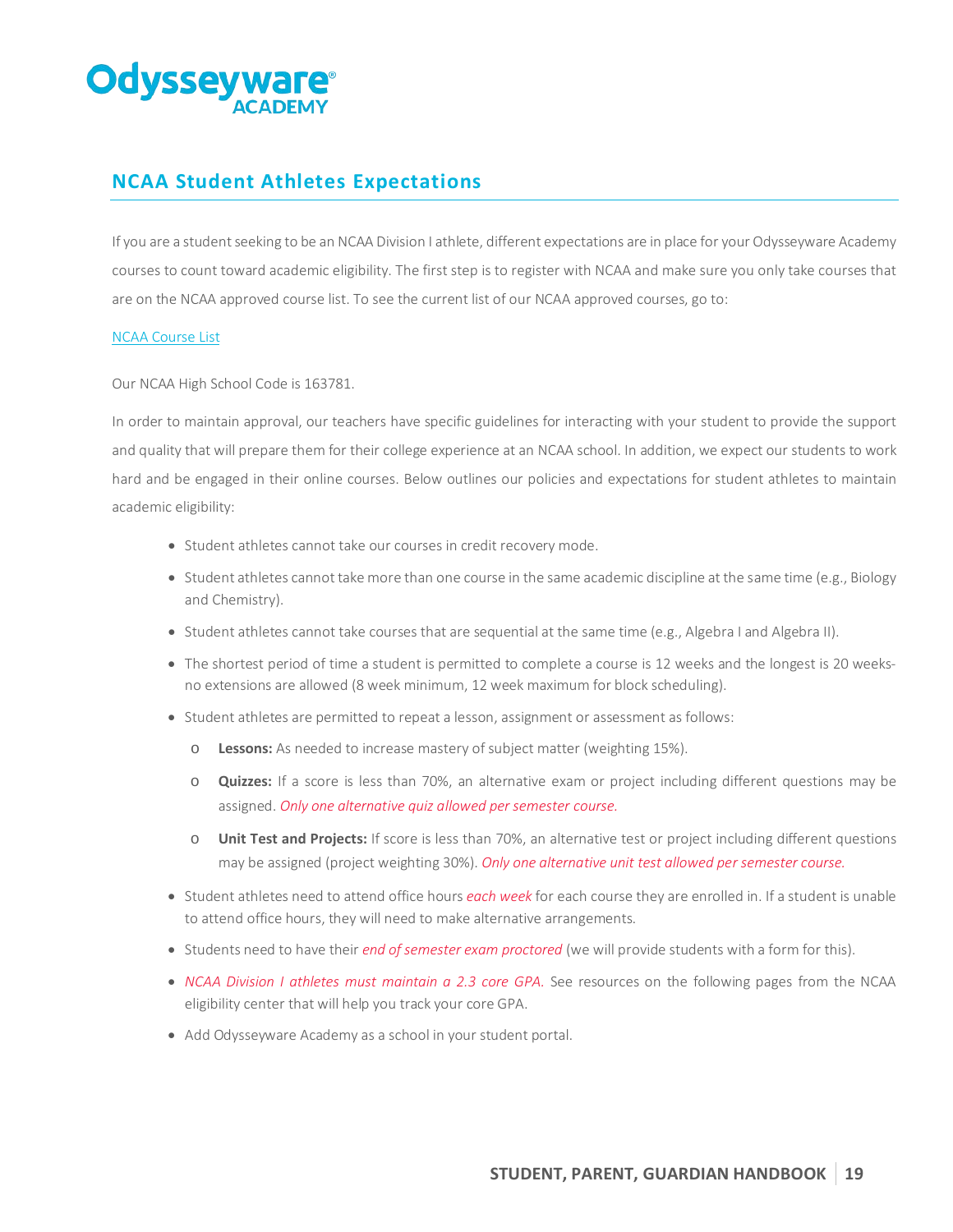# **Odysseyware®**

# **Adding OWA as a School in the NCAA student portal:**

- 1. Log in to your NCAA account online
- 2. Go to "My Planner"
- 3. Go to "My Coursework"
- 4. Click on "Schools"
- 5. "Add Schools"
- 6. Add Odysseyware Academy with the location as Rock Rapids, Iowa

# **Diplomas and Transcripts**

# **Odysseyware Academy Diploma Standards/High School Transfer Students**

Odysseyware Academy (OWA) requires 21 credits for graduation. Students transferring to OWA are required to earn six of their credits (minimum) from Odysseyware Academy to receive an OWA High School Diploma. High school credits earned prior to OWA enrollment can be transferred to OWA on the basis of submission of official transcript from the school. Credits earned in other high schools will be recorded on OWA transcripts as 1.0 credit for each standard high school course (150 to 180 hours of instruction).

|                                    | <b>OWA Standard Diploma</b> |                                                                                                                                                                            |
|------------------------------------|-----------------------------|----------------------------------------------------------------------------------------------------------------------------------------------------------------------------|
| English                            | 4.0<br>credits              | Must include English I, II, III and<br>IV                                                                                                                                  |
| Math                               | 3.0<br><b>credits</b>       | Must include Algebra I,<br>Geometry, and Algebrall                                                                                                                         |
| Social<br><b>Studies</b>           | 3.0<br>credits              | Must include US History<br>Foundations to Present, World<br>History, Government and<br>Economics                                                                           |
| Science                            | 3.0<br>credits              | Must include two of the<br>following: Earth Science, Biology,<br>Chemistry, Physics, The third<br>science can be earned through<br>taking any other sciencecourse.         |
| Computer<br><b>Technology</b>      | 0.5<br><b>credits</b>       | Can be earned throughtaking<br>any course in the Computer<br>Technology area                                                                                               |
| Health                             | 0.5<br>credits              | Can be earned throughtaking<br>High SchoolHealth                                                                                                                           |
| Physical<br>Education              | 1 <sub>0</sub><br>credits   | Can be earned through taking<br>Physical Education and Physical<br>Fit ness                                                                                                |
| <b>Directed</b><br><b>Flective</b> | 7.0<br>credits              | Can be earned throughtaking<br>2.0 credits from Fine Arts, World<br>Language, or CTEcourses                                                                                |
| Elective                           | 4.0<br>credits              | Can be earned through taking<br>any OWA course. If a student<br>exceeds requirements in any<br>other requirement area, the<br>excess will be applied to Elective<br>credit |
| Total                              | 21 credits                  |                                                                                                                                                                            |

*\*Students and parents should research the requirements for colleges of interest as they may have additional requirements.*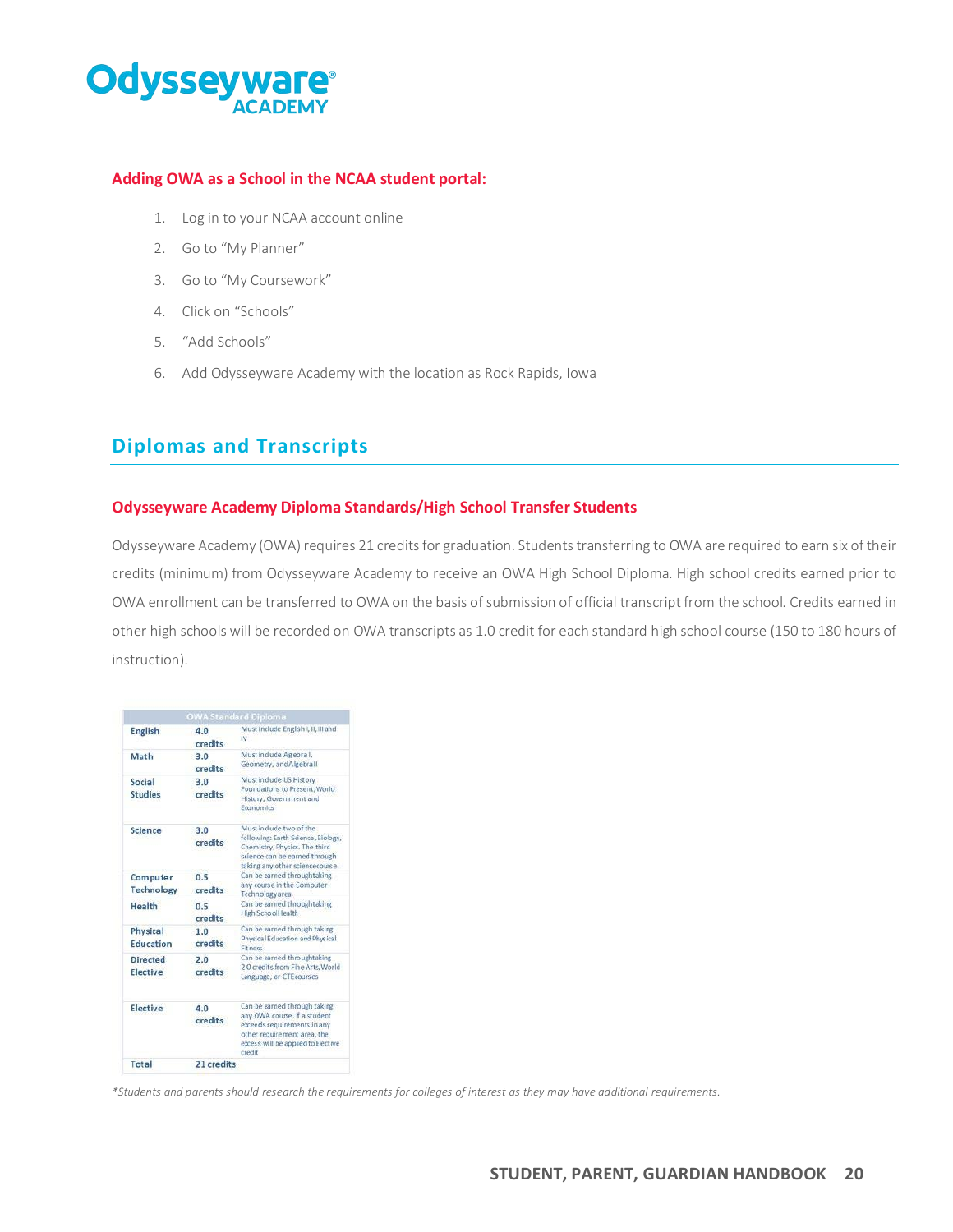# **Odysseyw**

- 1. OWA Graduation Requirements -The graduation requirements for receiving a diploma (January 2016 and beyond) are as follows:
	- a. In order to earn an OWA Diploma, students must meet all OWA Graduation Requirements and take at least 6.0 credits directly through Odysseyware Academy.
	- b. The student's Academic Advisor will work with the student and guardian to identify post high school education goals and create a customized graduation plan (which may require additional courses) in order for the student to be most prepared for individual college admission requirements when applicable.
	- c. Students identified as "Extended Services" students and who are receiving extended services may qualify for modified graduation requirements per the recommendations of the Extended Services Coordinator as outlined on the student's extended services form. These cases will be evaluated at an individual level.
	- d. Students earn credits by completing their courses with a final grade of 60% or higher for each semester course.
	- e. Students can work towards their high school diploma after the age of 18.

2. Transfer credits- Per our Transfer Credit Policy, OWA will review official transcripts and determine which credits can be transferred. Credits will be accepted from accredited schools. For schools that are not accredited, families will need to provide additional documentation in order for credits to transfer (See the Odysseyware Academy Outside Credit Approval Application)

3. High School Courses taken during middle school- Students who take high school level courses (courses with a high school course code) during middle school may count those credits toward high school graduation requirements as long as the credit appears as high school credit on the transcript.

4. Course Retake – Students who have not demonstrated mastery of course content have two options for retaking courses.

- a. CRx Mode Students may only take an OW course in Credit Recovery mode if they have failed the Full Credit course with an "F" as a final grade. This applies to courses taken with OWA and credits transferred in. Both courses will be shown on the final Transcript.
	- a. Students may also take a course in Credit Recovery mode if the student was enrolled in a full credit course (with the same content) but transferred prior to earning any credit.
- b. Course Retake Students make completely retake a Full Credit OWA course if they have received a D or lower on their previous attempt at the course. The final grades for both attempts will appear on the student's transcript.

5. Course Drop – If a student enrolls in a course with OWA, the student may withdraw from the course up until the 5th week of the course without the course appearing on the final transcript. After the 5th week the course will appear as withdrawn on the student's transcript.

6. Students transferring before earning credit using the Odysseyware curriculum – If a student has started an Odysseyware course (but has not earned credit yet) with a different school and wants to complete the course with Odysseyware Academy, the following must occur: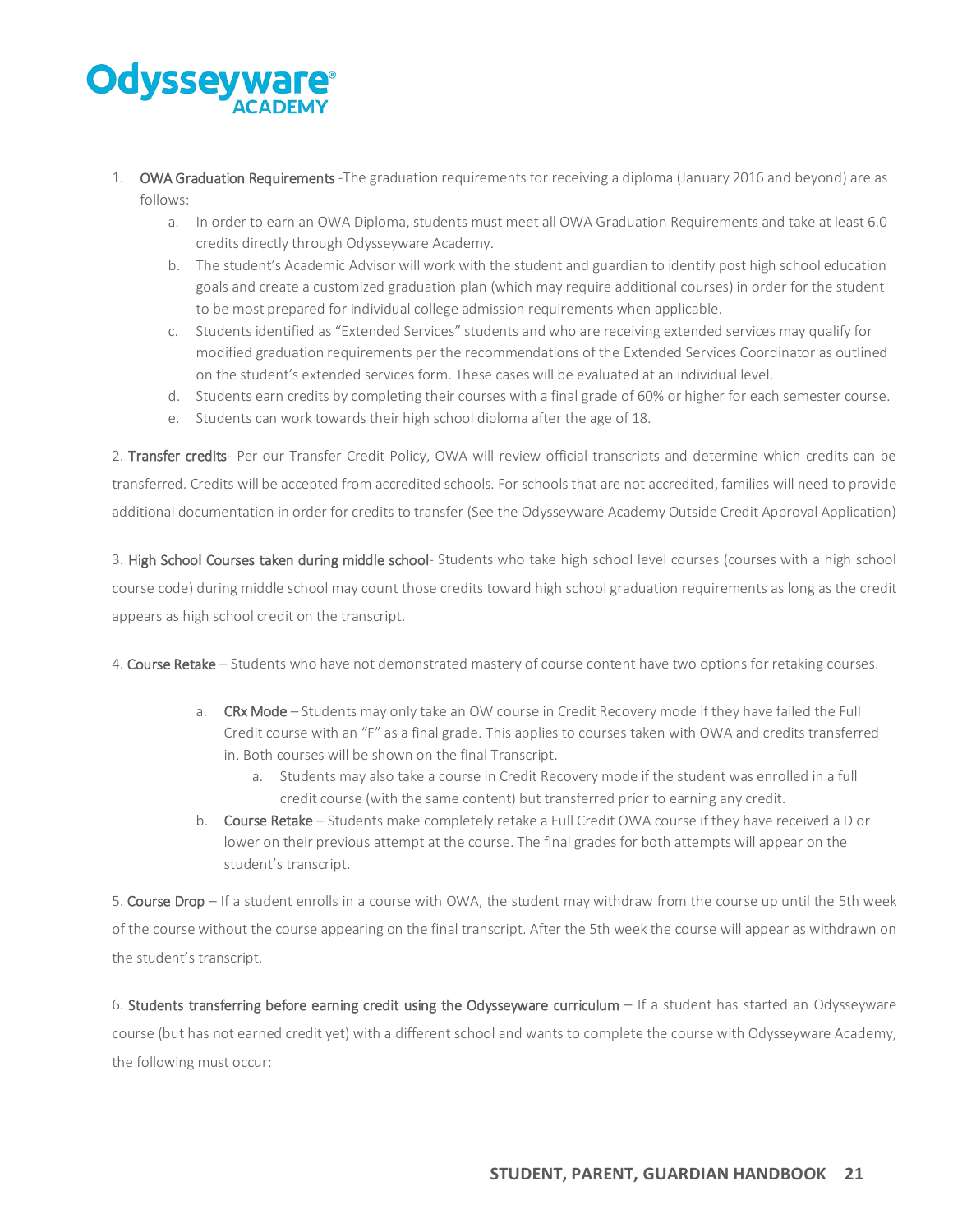# **Odysseyw**

a. The school must send a Detailed Student Grading Report outlining the names of the assignments and scores earned on the assignments. (This report is uploaded to the student's profile in the student information system).

b. The school must also send a screenshot of the student's weightings and thresholds. (This report is uploaded to the student's profile in the student information system).

c. The student grades for individual assignments listed on the Detailed Student Grading Report will be transferred to the Odysseyware Academy Gradebook only for those assignments with identical names. Custom assignments will not be transferred.

d. Student will complete the remainder of the course with Odysseyware Academy's standard thresholds and weightings (except in cases where the student needs extended services).

e. This option is not available to students seeking to maintain NCAA academic eligibility.

7. Official Diplomas - Official diplomas will be mailed to the student address found in their account once they have successfully completed all necessary coursework.

# **Transcripts**

## **High School Transcripts**

High school courses completed in previous schools will not be included on Odysseyware Academy transcripts unless the student enrolled in OWA with intentions to graduate with an Odysseyware Academy diploma.

## **Transcript Requests**

Transcript requests must be made in writing by a parent or guardian. Requests can be mailed to 804 N. 2nd Ave. E. | Rock Rapids, IA 51246 or emailed to the Registrar, Academic Advisor, or to [owa@odysseywareacademy.com](mailto:owa@odysseywareacademy.com) The request must include the student's name and date of birth, and where the transcript should be sent. Please allow 5 business days processing plus mail delivery time for each transcript request. Processing may take up to 2 weeks during peak enrollment periods. Requests are handled in the order they are received.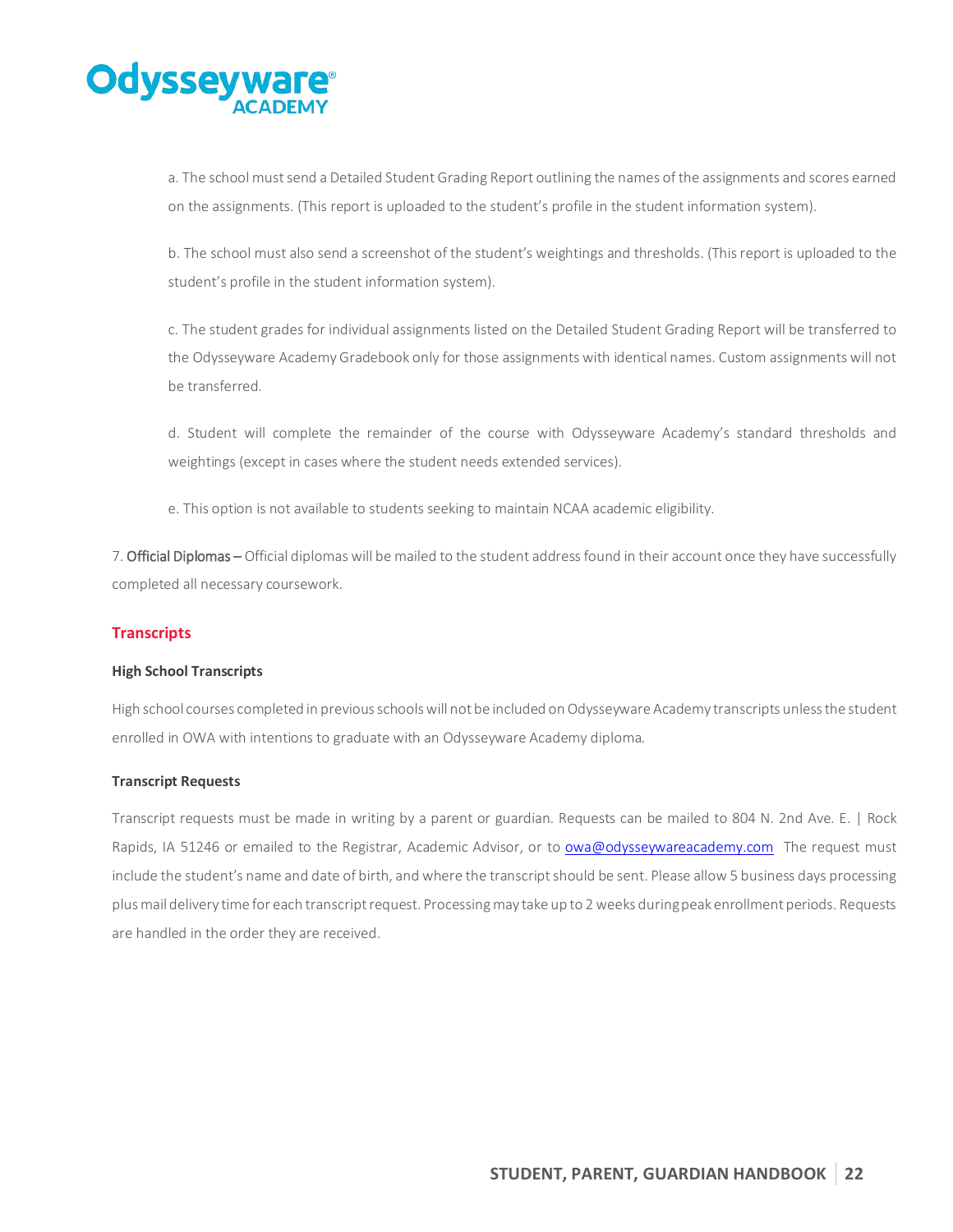

# **Odysseyware Portal**

Students and parents or guardians will sign into the Odysseyware Academy courses using the Odysseyware Portal (see Figure 1.1 below). To sign in, go t[o https://sis.odysseywareacademy.com](https://sis.odysseywareacademy.com/) Enter the username and password assigned by Odysseyware Academy to access your personal portal. The left side of the page is the navigation bar which contains buttons to access other pages and features. The system automatically opens to the Dashboard page.

# **Dashboard Page**

The Dashboard page contains multiple information boxes, known as widgets, so that you can easily see important information and quickly take action.

## Figure 1.1 Shows the student portal dashboard.

| <b>JPowell Tester</b>   |                                                                                   |                                 |                    |                                                 |               |                                              |                                                   |                       |
|-------------------------|-----------------------------------------------------------------------------------|---------------------------------|--------------------|-------------------------------------------------|---------------|----------------------------------------------|---------------------------------------------------|-----------------------|
| <b>Dashboard</b>        | <b>DASHBOARD</b><br>M                                                             |                                 |                    |                                                 |               |                                              |                                                   |                       |
|                         |                                                                                   |                                 |                    |                                                 |               |                                              |                                                   |                       |
| Academic Snapshot       |                                                                                   |                                 |                    |                                                 |               |                                              |                                                   |                       |
| <b>Suggested Pacing</b> | <b>NEED HELP?</b>                                                                 |                                 |                    |                                                 |               |                                              |                                                   |                       |
| Gradebook               | Academic Hotline: 888-399-4267 option 1, option 5                                 |                                 |                    |                                                 |               |                                              |                                                   |                       |
| Student Activity        | Technical Support: 888-399-4267 option 1, option 1                                |                                 |                    |                                                 |               |                                              |                                                   |                       |
|                         | Virtual Office: Click Here                                                        |                                 |                    |                                                 |               |                                              |                                                   |                       |
|                         | Monday-Friday 8:00 am-6:00 pm Eastern Time                                        |                                 |                    |                                                 |               |                                              |                                                   |                       |
| Edit Account            |                                                                                   |                                 |                    |                                                 |               |                                              |                                                   |                       |
| External Links          |                                                                                   |                                 |                    |                                                 |               |                                              |                                                   |                       |
|                         |                                                                                   |                                 |                    |                                                 |               |                                              |                                                   |                       |
|                         | Here you can see an overview of the current student status and academic progress. |                                 |                    |                                                 |               |                                              |                                                   |                       |
|                         |                                                                                   |                                 |                    |                                                 |               |                                              |                                                   |                       |
|                         |                                                                                   |                                 |                    |                                                 |               | Activity                                     |                                                   |                       |
|                         | <b>Academic Snapshot</b>                                                          |                                 | ₽                  | <b>Upcoming Events</b>                          | $\mathbf{T}$  |                                              |                                                   |                       |
|                         | This student is currently enrolled in 4 courses:                                  |                                 |                    |                                                 |               |                                              | These are the latest activities for this student: |                       |
|                         |                                                                                   |                                 |                    |                                                 |               |                                              |                                                   |                       |
|                         | Course                                                                            | Grade Assignments               | Pacing             | There are no events scheduled for this student. |               | Course                                       | Time                                              | <b>Minutes</b><br>17. |
|                         | World Hotory A (2018)                                                             | 3 pf 86<br>97.2%                | Ahead              |                                                 |               | World History A (2018)<br>Algebra I A (2018) | 2/1/2018 6:49:35 AM<br>2/1/2018 6:40:00 AM        | $\frac{1}{2}$         |
|                         | Algebra I A (2018)                                                                | 3 of 100<br>95.8%<br>2013<br>0% | On Pace<br>On Pace | See more events                                 |               | World History A (2018)                       | 2/1/2018 6:36:06 AM                               | $\mathbf{a}$          |
|                         | Student Orientation (2017-18)<br>Economics (2018)                                 | 10591<br>100%                   | <b>Behind</b>      |                                                 |               | Algebra I.A (2018)                           | 2/1/2018 6:35:54 AM                               | $\ddot{x}$            |
|                         |                                                                                   |                                 |                    |                                                 |               | Algebra I A (2018)                           | 2/1/2018 6:32:03 AM                               | $\mathcal{L}$         |
|                         |                                                                                   |                                 |                    |                                                 |               |                                              |                                                   |                       |
|                         | Messages                                                                          |                                 |                    | <b>Course Requests</b>                          |               | <b>Admission Status</b>                      |                                                   |                       |
|                         |                                                                                   |                                 |                    |                                                 | $\mathcal{A}$ |                                              |                                                   |                       |
|                         |                                                                                   |                                 |                    |                                                 |               |                                              |                                                   |                       |
|                         |                                                                                   |                                 |                    |                                                 |               | This student is currently ACTIVE.            |                                                   |                       |
|                         |                                                                                   |                                 |                    | There are no courses requested by this student, |               | The enrolment status is SELECT_COURSES.      |                                                   |                       |

## **Academic Snapshot widget**

This widget displays the courses that your student(s) are currently enrolled in, including the course name, the current grade, the number of assignments completed so far and whether the student is ahead or behind pace. Students click on the course title which logs them into the online classroom. (Figure 1.2 shows the Academic Snapshot widget.)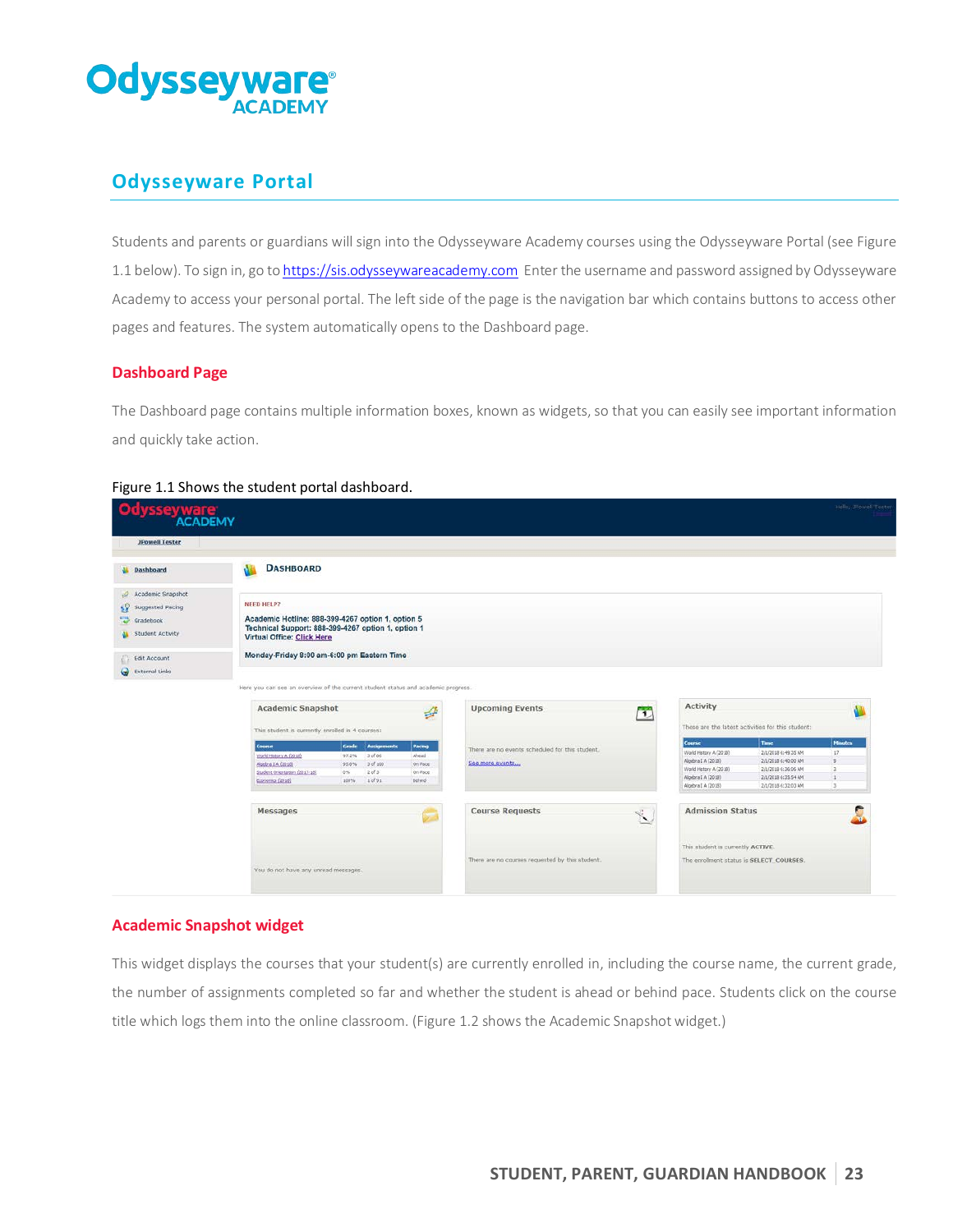

| <b>Academic Snapshot</b>                         |              |                    |               |
|--------------------------------------------------|--------------|--------------------|---------------|
| This student is currently enrolled in 4 courses: |              |                    |               |
| <b>Course</b>                                    | <b>Grade</b> | <b>Assignments</b> | Pacing        |
| World History A (2018)                           | 97.2%        | 3 of 86            | Ahead         |
| Algebra I A (2018)                               | 95.8%        | 3 of 100           | On Pace       |
| Student Orientation (2017-18)                    | 0%           | $2$ of $3$         | On Pace       |
| Economics (2018)                                 | 100%         | 1 of 91            | <b>Behind</b> |

# **Activity widget**

This widget displays the last activities of the student on his/her courses, as reported by the online classroom. If this information

is not available, no activity is displayed. (Figure 1.3 shows the Activity widget.)

| <b>Activity</b>        |                                                   |                |
|------------------------|---------------------------------------------------|----------------|
|                        | These are the latest activities for this student: |                |
| <b>Course</b>          | <b>Time</b>                                       | <b>Minutes</b> |
| World History A (2018) | 2/1/2018 6:49:35 AM                               | 17             |
| Algebra I A (2018)     | 2/1/2018 6:40:00 AM                               | 9              |
| World History A (2018) | 2/1/2018 6:36:06 AM                               | 3              |
| Algebra I A (2018)     | 2/1/2018 6:35:54 AM                               | 1              |
| Algebra I A (2018)     | 2/1/2018 6:32:03 AM                               | 3              |

## **Messages widget**

This widget alerts the user if there are any messages sent to him/her. To access a message, the user clicks the message link. Make sure to respond to any messages sent here, though most of the communication with teachers via messages will be in the Odysseyware LMS messaging feature. (Figure 1.4 shows the Messages widget.)

| <b>Messages</b>                      |  |
|--------------------------------------|--|
|                                      |  |
| You do not have any unread messages. |  |
|                                      |  |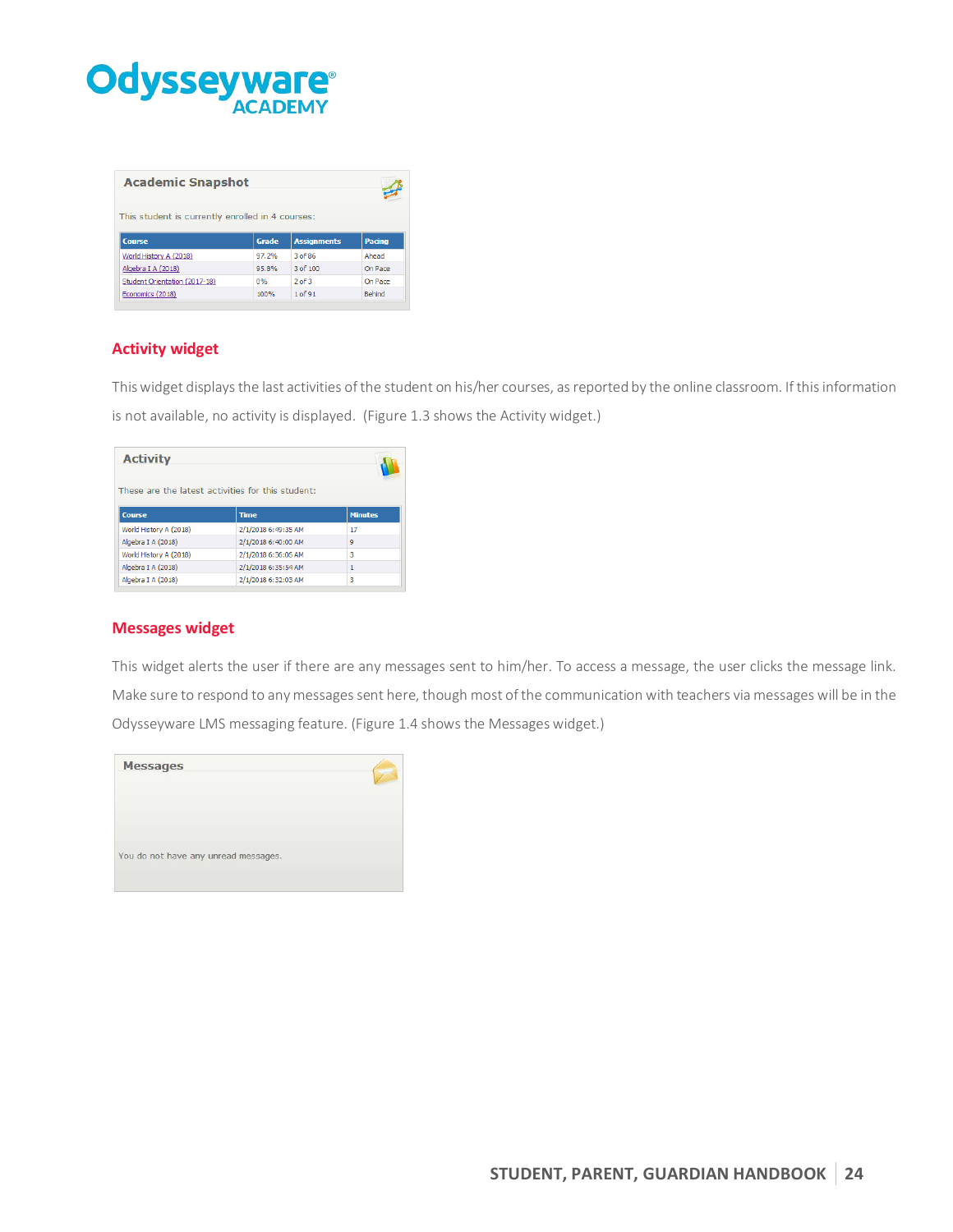

# **Odysseyware Virtual Office and Academic Hotline**

The Academic Hotline and Virtual Office are available from 8am-6pm Eastern Time for student to call in and ask for academic support, or to log into the Virtual Office via the link.

When logging into the Virtual Office, students should provide their first and last name for the teachers to best support the student. If inaccurate information is provided, the student will be redirected to log back in with their information. (Figure 1.5 shows the Academic Hotline and Virtual Office information.)

#### **NEED HELP?**

Academic Hotline: 888-399-4267 option 1, option 5 Technical Support: 888-399-4267 option 1, option 1 **Virtual Office: Click Here** 

Monday-Friday 8:00 am-6:00 pm Eastern Time

# **Suggested Pacing**

Students and parents can see the number of assignments in individual courses that students must complete during that week and following weeks to finish by the end date. If the student is behind pace, additional assignments will be added to that week's total to show the number of assignments the student must complete to finish the course on time. Figure 1.6 shows a sample of the Suggested Pacing page:

| Dashboard  |                         |                                                                                                                 | <b>SUGGESTED PACING</b>     |                          |                               |                        |
|------------|-------------------------|-----------------------------------------------------------------------------------------------------------------|-----------------------------|--------------------------|-------------------------------|------------------------|
| $\sqrt{2}$ | Academic Snapshot       | Here you can see how many assignments the student must complete per week in order to finish the course on time. |                             |                          |                               |                        |
|            | <b>Suggested Pacing</b> | Algebra I A (2018)                                                                                              | C Economics (2010)          |                          | Student Orientation (2017-18) | World History A (2016) |
| Gradebook  |                         |                                                                                                                 |                             |                          |                               |                        |
|            |                         |                                                                                                                 |                             |                          |                               |                        |
|            | Student Activity        |                                                                                                                 |                             |                          |                               |                        |
|            |                         | Economics (2018) 1 assignment behind                                                                            |                             |                          |                               |                        |
|            | <b>Edit Account</b>     | Week                                                                                                            | <b>Original Assignments</b> | <b>Extra Assignments</b> | <b>Total Assignments</b>      |                        |
|            | <b>External Links</b>   | Jan 29 2018 - Feb 04 2018                                                                                       | $\frac{1}{2}$               |                          | 5                             |                        |
|            |                         | Feb 05 2018 - Feb 11 2018                                                                                       | 5                           | o                        | 5                             |                        |
|            |                         | Feb 12 3018 - Feb 18 3018                                                                                       | $\overline{a}$              | o                        | $\Delta$                      |                        |
|            |                         | Feb 19 2018 - Feb 25 2018                                                                                       | i5                          | $\theta$                 | 3                             |                        |
|            |                         | Feb 26 2018 - Mar 04 2018                                                                                       | 5                           | i.                       | 5                             |                        |
|            |                         | Mar 05 2018 - Mar 11 2018                                                                                       | $\frac{1}{2}$               | $\circ$                  | ۹                             |                        |
|            |                         | Mar 12 2018 - Mar 18 2018                                                                                       | 5                           | $\ddot{\rm{o}}$          | x                             |                        |
|            |                         | Mar 19 2018 - Mar 25 2018                                                                                       | $\overline{4}$              | ō                        | $\ddot{a}$                    |                        |
|            |                         | Mar 26 2018 - Apr 01 2018                                                                                       | s                           | $\theta$                 | š                             |                        |
|            |                         | Apr 02 2018 - Apr 08 2018                                                                                       | 5                           | $\Omega$                 | $\overline{5}$                |                        |
|            |                         | Apr 09 2018 - Apr 15 2018                                                                                       | $\ddot{\phantom{a}}$        | $\circ$                  | $\frac{1}{2}$                 |                        |
|            |                         | Apr 16 2018 - Apr 22 2018                                                                                       | 6                           | $\circ$                  | 6                             |                        |
|            |                         | Apr 23 2018 - Apr 29 2018                                                                                       | 4                           | o                        | 4                             |                        |
|            |                         | Apr 30 2018 - May 06 2018                                                                                       | $\overline{5}$              | $\theta$                 | s                             |                        |
|            |                         | May 07 2018 - May 13 2018                                                                                       | 5                           | $\mathbf{0}$             | 5                             |                        |
|            |                         | May 14 2018 - May 20 2018                                                                                       | $\frac{4}{3}$               | $\circ$                  | $\frac{4}{3}$                 |                        |
|            |                         | May 21 2018 - May 27 2018                                                                                       | 5                           | $\circ$                  | 5                             |                        |
|            |                         | May 28 2018 - Jun 03 2018                                                                                       | $\overline{3}$              | $\sigma$                 | 3                             |                        |
|            |                         | Jun 04 2018 - Jun 10 2018                                                                                       | 5                           | $\sigma$                 | 5                             |                        |
|            |                         | kn 11 2018 - kn 17 2018                                                                                         | $\alpha$                    | a                        | ч                             |                        |

#### Figure 1.6 Suggested Pacing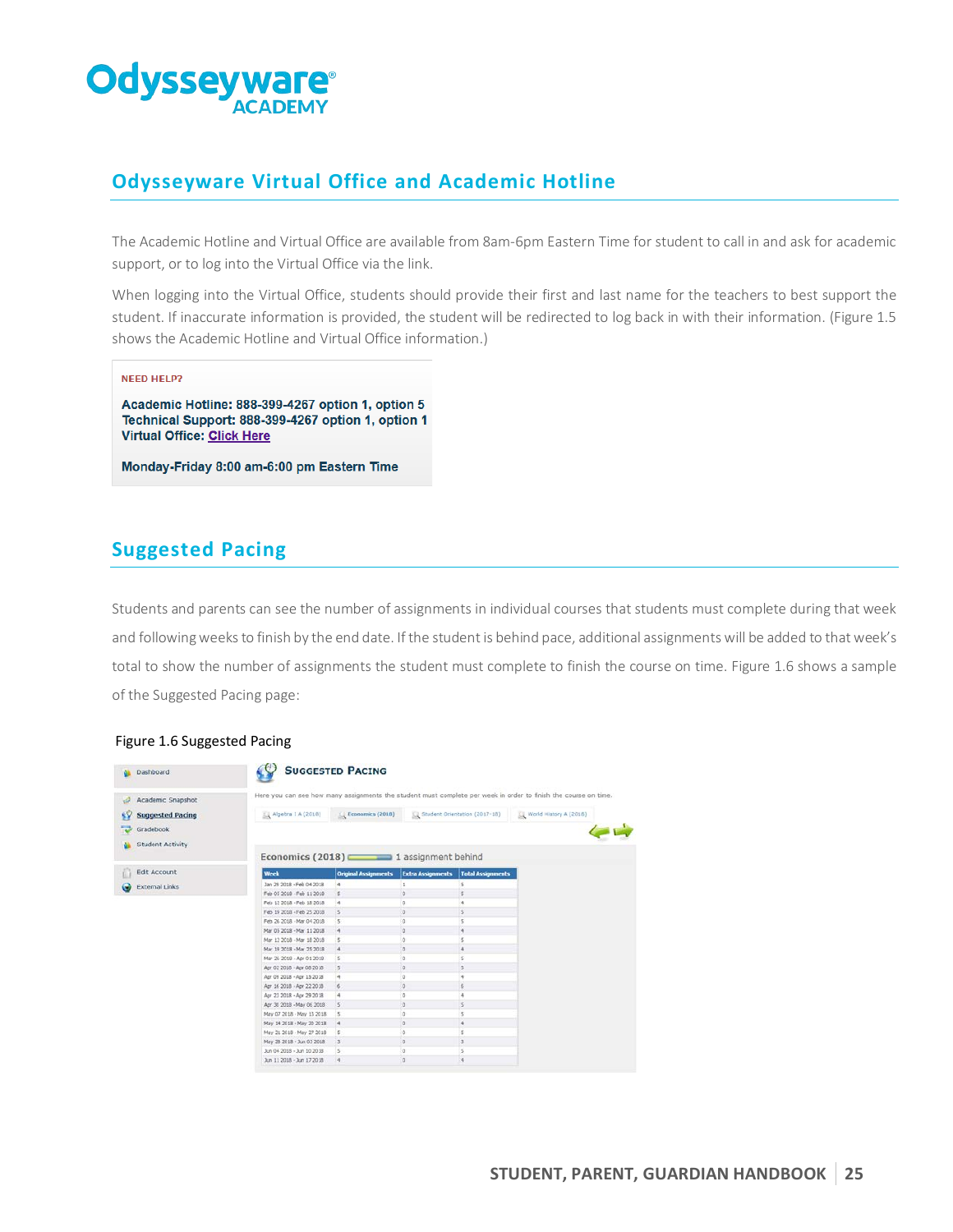

# **Academic Snapshot Page**

The Academic Snapshot page provides an "at a glance" view of the current academic status for each student. For each enrolled course, this page displays the enrollment dates, the current average grade, number of assignments completed and total assignments, pacing status and last activity.

Graphical indicators, based on a red-yellow-green rating system, illustrate each student's status: grade, pacing, number of 0s and activity level (last date logged into course). Figure 1.7 shows a sample Academic Snapshot page.

#### Figure 1.7 Academic Snapshot



# **Gradebook Page**

The Gradebook is an area for students, and parents or guardians, to see how a student is progressing in a specific course. The Gradebook includes information on current course enrollments only.

To access the Gradebook, on the navigation bar, click the Gradebook button. See figure 1.8 to reach the list of current courses. To see detailed information for a course, click on the course name and the details are displayed:

## Figure 1.8 Gradebook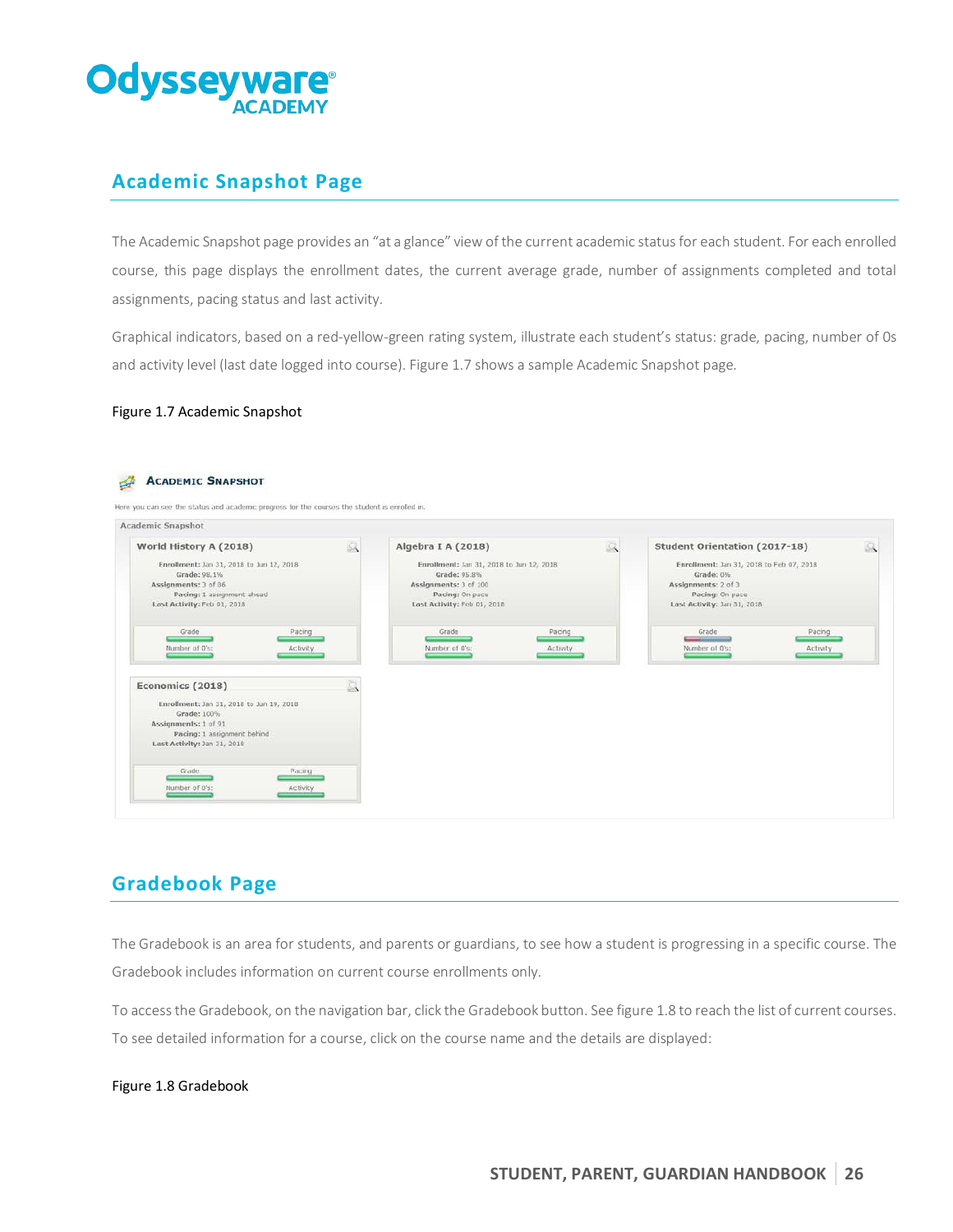# **Odysseyware®**

|                        |                                              | <b>GRADEBOOK</b>                        |                                                                                                                                              |               |              |                 |                 |                     |                           |                    |                |                |                                  |                  |
|------------------------|----------------------------------------------|-----------------------------------------|----------------------------------------------------------------------------------------------------------------------------------------------|---------------|--------------|-----------------|-----------------|---------------------|---------------------------|--------------------|----------------|----------------|----------------------------------|------------------|
| Academic Snapshot      |                                              |                                         | Here you can see information about your grades and assignments.                                                                              |               |              |                 |                 |                     |                           |                    |                |                |                                  |                  |
| Suggested Pacing       | Select                                       | m                                       | <b>Transcript Kame</b>                                                                                                                       |               |              | <b>Start</b>    | <b>End</b>      | Grade               |                           | <b>Assignments</b> |                | <b>Weeks</b>   | <b>Teacher</b>                   | Last Sync        |
|                        | $\circ$                                      | 213684                                  | Algebra I.A (2018)                                                                                                                           |               |              | 01/31/2018      | 06/12/2018      | 95.8%               |                           | 3 of 500           |                | b              | Teacher, OWA                     | 02/01/2018 10:11 |
| Gradebook              | Ø                                            | 214605                                  | Economics (2018)                                                                                                                             |               |              | 01/31/2018      | 06/19/2018      | 100%                |                           | 1 of 91            |                | 16             | Hayes, Jennifer                  | 02/01/2018 10:11 |
| <b>Budent Activity</b> | $\circ$                                      | 212055                                  | Student Orientation (2017-18)                                                                                                                |               |              | 01/31/2018      | 02/07/2018      | 0%                  |                           | $2$ of $3$         |                | ۱ö             | Teacher, OWA                     |                  |
|                        | $\ddot{\phantom{a}}$                         | 213611                                  | World History A (2018)                                                                                                                       |               |              | 01/31/2018      | 06/12/2018      | $98.1\%$            |                           | 3 of 86            |                | $\circ$        | Powel, Jessica                   | 02/01/2018 10:11 |
|                        |                                              | Select a course to view unit grades     |                                                                                                                                              |               |              |                 |                 |                     |                           |                    |                |                |                                  |                  |
| <b>Edit Account</b>    |                                              |                                         |                                                                                                                                              |               |              |                 |                 |                     |                           |                    |                |                |                                  |                  |
| <b>Links</b>           |                                              |                                         |                                                                                                                                              |               |              |                 |                 |                     |                           |                    |                |                |                                  |                  |
|                        |                                              | <b>Teacher Information</b>              | Name: Powell, Jessica<br>Email: powell@odysseyware.com                                                                                       |               |              |                 |                 |                     |                           |                    |                |                |                                  |                  |
|                        |                                              |                                         | Phone: I-888-399-4267 Ext. 6330<br>Hours: Monday-Fnday: 8:00am-4:30pm EDT and Blackboard Sessions are Mondays and Wednesdays 2:00-4:00pm EST |               |              |                 |                 |                     |                           |                    |                |                |                                  |                  |
|                        | Email teacher                                | Notes:                                  | URL: https://tinyurl.com/jpowellowa/                                                                                                         |               |              |                 | <b>Status</b>   |                     |                           |                    |                | <b>Unit ID</b> | <b>Unit Title</b>                |                  |
|                        | <b>Online Assignment</b><br>Studying History |                                         |                                                                                                                                              | <b>Points</b> | Grade<br>100 | <b>Attempts</b> | POSTED          | Due<br>Jan 31, 2018 | Completed<br>Jan 31, 2018 | <b>Feedback</b>    | Type<br>LESSON | 1725045        | THE BEGINNINGS OF HUMAN SOCIETY  |                  |
|                        | Historical Fields and Methods                |                                         |                                                                                                                                              |               | 94.3         |                 | <b>POSTED</b>   | Jan 31, 2018        | Feb 01, 2018              |                    | LESSON         | 1775045        | THE BEGINNINGS OF HUMAN SOCIETY  |                  |
|                        | Study Methods of History                     |                                         |                                                                                                                                              |               | 100          |                 | POSTED          | Feb 01, 2018        | Feb 01, 2018              |                    | LESSON         | 1775045        | THE BEGINNINGS OF HUMAN SOCIETY  |                  |
|                        | Perspectives of History                      |                                         |                                                                                                                                              |               |              | $\Omega$        | <b>ASSIGNED</b> | Feb 02, 2018        |                           |                    | <b>LESSON</b>  | 1775045        | THE BEGINNINGS OF HUMAN SOCIETY  |                  |
|                        | Project: Point of View                       |                                         |                                                                                                                                              |               |              | 0               | ASSIGNED        | Feb 05, 2018        |                           |                    | PROJECT        | 1775045        | THE BEGINNINGS OF HUMAN SOCIETY  |                  |
|                        | Quiz: Introduction to History                |                                         |                                                                                                                                              |               |              | io.             | NOT_STARTED     | Feb 06, 2018        |                           |                    | QUIZ           | 1775045        | THE BEGINNINGS OF HUMAN SOCIETY. |                  |
|                        |                                              | Reconstructing Early Hommid Development |                                                                                                                                              |               |              | $\circ$         | NOT_STARTED     | Feb 07, 2018        |                           |                    | LESSON         | 1775245        | THE BEGINNINGS OF HUMAN SOCIETY  |                  |
|                        | Rewards from Refuse                          |                                         |                                                                                                                                              |               |              | $\circ$         | NOT STARTED     | Feb 08, 2018        |                           |                    | LESSON         | 1775045        | THE BEGINNINGS OF HUMAN SOCIETY. |                  |
|                        | Humans Mgrate and Adapt                      |                                         |                                                                                                                                              |               |              |                 | NOT_STARTED     | Feb 09, 2018        |                           |                    | LESSON         | 1775045        | THE BEGININGS OF HUMAN SOCIETY   |                  |
|                        |                                              | Populating Regions of the Earth         |                                                                                                                                              |               |              | $\Omega$        | NOT_STARTED     | Feb 12, 2018        |                           |                    | LESSON         | 1775045        | THE BEGINNINGS OF HUMAN SOCIETY. |                  |
|                        | Quiz: Peopling of the Earth                  |                                         |                                                                                                                                              |               |              |                 | NOT_STARTED     | Feb 13, 2018        |                           |                    | QUIZ           | 1775045        | THE BEGINNINGS OF HUMAN SOCIETY  |                  |
|                        |                                              | Establishing Agricultural Communities   |                                                                                                                                              |               |              |                 | NOT STARTED     | Feb 14, 2010        |                           |                    | LESSON         | 1225045        | THE BEGINNINGS OF HUMAN SOCIETY  |                  |

There is a variety of information provided in the Gradebook. Each assignment in a course is listed. As you complete the assignments, the results are listed by points and grade achieved, number of attempts, and date. The status bar indicates which assignments you have completed, which tasks have yet to be started, and which ones have been recently assigned. It also has a link under the attempts column to show the number of attempts on an assignment, the time spent on the assignment, and when the assignment was completed.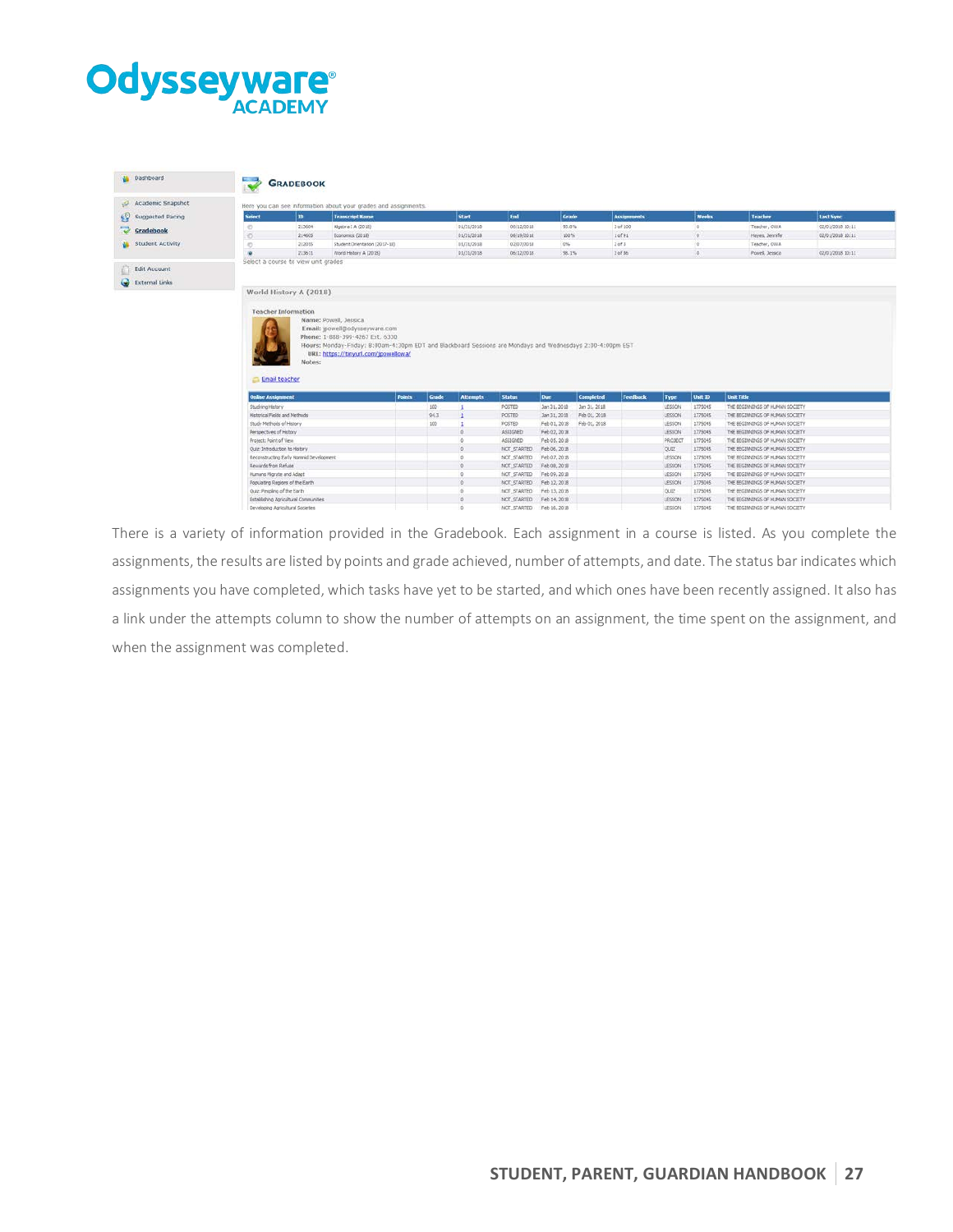

# **Student Activity Page**

On this page, students and guardians can see how much time is spent on coursework. A report can be generated based on a list of pre-defined time periods, ranging from one day to two months. Customized time frames can also be created. The student activity report shows how many minutes the student spent working in each course, along with the percentage of the student time that was dedicated to each course.

In the example shown in figure 1.9, the student spent a total of 26 minutes on her World History A class between 1/31/2018 and 2/1/2018. That corresponds to 34.21% of her total study time in the selected period during the days she was active.

## Figure 1.9 Student Activity



# **STUDENT ACTIVITY**

Here you can see how often the student is working on his/her courses.

#### **Search criteria:**

- · Show activity in the last 1 Week
- Show activity between the following dates: and

**Get Data** 

|  |  |  | There are 8 days in the selected period: |  |
|--|--|--|------------------------------------------|--|
|  |  |  |                                          |  |

| <b>Date</b>  | <b>Student Orientation (2017-18)</b> | Algebra I A (2018) | Economics (2018) | <b>World History A (2018)</b> | <b>Total</b> |
|--------------|--------------------------------------|--------------------|------------------|-------------------------------|--------------|
| Thu, Jan 25  |                                      |                    |                  |                               |              |
| Fri, Jan 26  |                                      |                    |                  |                               |              |
| Sat, Jan 27  |                                      |                    |                  |                               |              |
| Sun, Jan 28  |                                      |                    |                  |                               |              |
| Mon, Jan 29  |                                      |                    |                  |                               |              |
| Tue, Jan 30  |                                      |                    |                  |                               |              |
| Wed, Jan 31  |                                      | 20                 | 13               |                               | 43           |
| Thu, Feb 1   |                                      |                    |                  | 20                            | 33           |
| <b>Total</b> | $4(5.26\%)$                          | 33 (43.42%)        | 13 (17.11%)      | 26 (34.21%)                   | 76 (100%)    |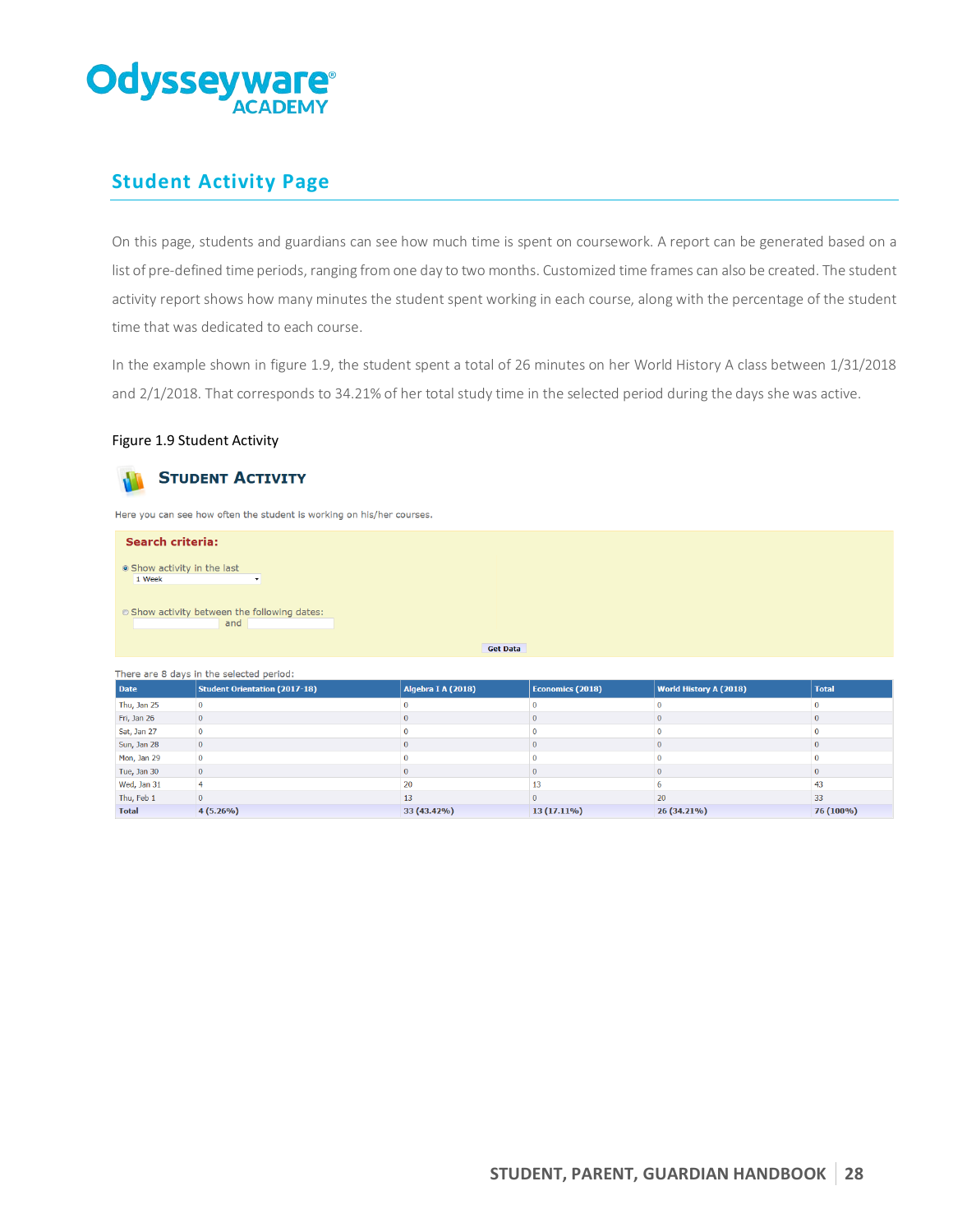

# **External Links Page**

This page acts like a link repository, where the school keeps relevant linksto external resources. Figure 2.0 shows a list of some of the external links that users can access.

## Figure 2.0 External Links

| ysseyware                                                       | Hello, JPowell Tester                                                                                                               |  |
|-----------------------------------------------------------------|-------------------------------------------------------------------------------------------------------------------------------------|--|
|                                                                 |                                                                                                                                     |  |
| <b>JPowell Tester</b>                                           |                                                                                                                                     |  |
| Dashboard                                                       | <b>EXTERNAL LINKS</b>                                                                                                               |  |
| Academic Snapshot                                               | Here you can see some suggested links to external resources and tools.                                                              |  |
| <b>Suggested Pacing</b><br>Gradebook<br><b>Student Activity</b> | <b>01 VIRTUAL OFFICE</b><br>Get help with your Odysseyware schoolwork from a live teacher. Hours: Mon-Fri 7am-5pm (Central)         |  |
| <b>Edit Account</b>                                             | 2017-2018 STUDENT/GUARDIAN HANDBOOK<br>2017-2018 student/guardian handbook outlining policies and expectations                      |  |
| <b>External Links</b>                                           | <b>GUIDE - BLACKBOARD TROUBLESHOOTING</b><br>Guide on basic troubleshooting when using Blackboard for virtual teacher office hours. |  |
|                                                                 | <b>GUIDE - PRINTING ASSIGNMENTS &amp; NOTES</b><br>Guide on how to print assignments and notes                                      |  |
|                                                                 | <b>GUIDE - REVIEWING PREVIOUS ASSIGNMENTS</b><br>Guide on how to review assignments you have already completed                      |  |
|                                                                 | <b>GUIDE - USING ASSIGNMENT TOOLS</b><br>Guide on where to find the Odysseyware assignment tools                                    |  |
|                                                                 |                                                                                                                                     |  |

# **Changing Student Emails**

If students need to have their email address changed, and the student is an individual family enrollment, the request must come from the parent and be sent to Kalli Falkner [kfalkner@odysseyware.com](mailto:kfalkner@odysseyware.com) in writing (via email). If students need to have their email address changed, and the student is not an individual family enrollment, this request should either go to Christine Gieseke [cgieseke@odyssewyare.com,](mailto:cgieseke@odyssewyare.com) or Carrie Gregersen [cgregersen@odysseyware.com,](mailto:cgregersen@odysseyware.com) and the request must come from one of the partner mentors in writing (via email).